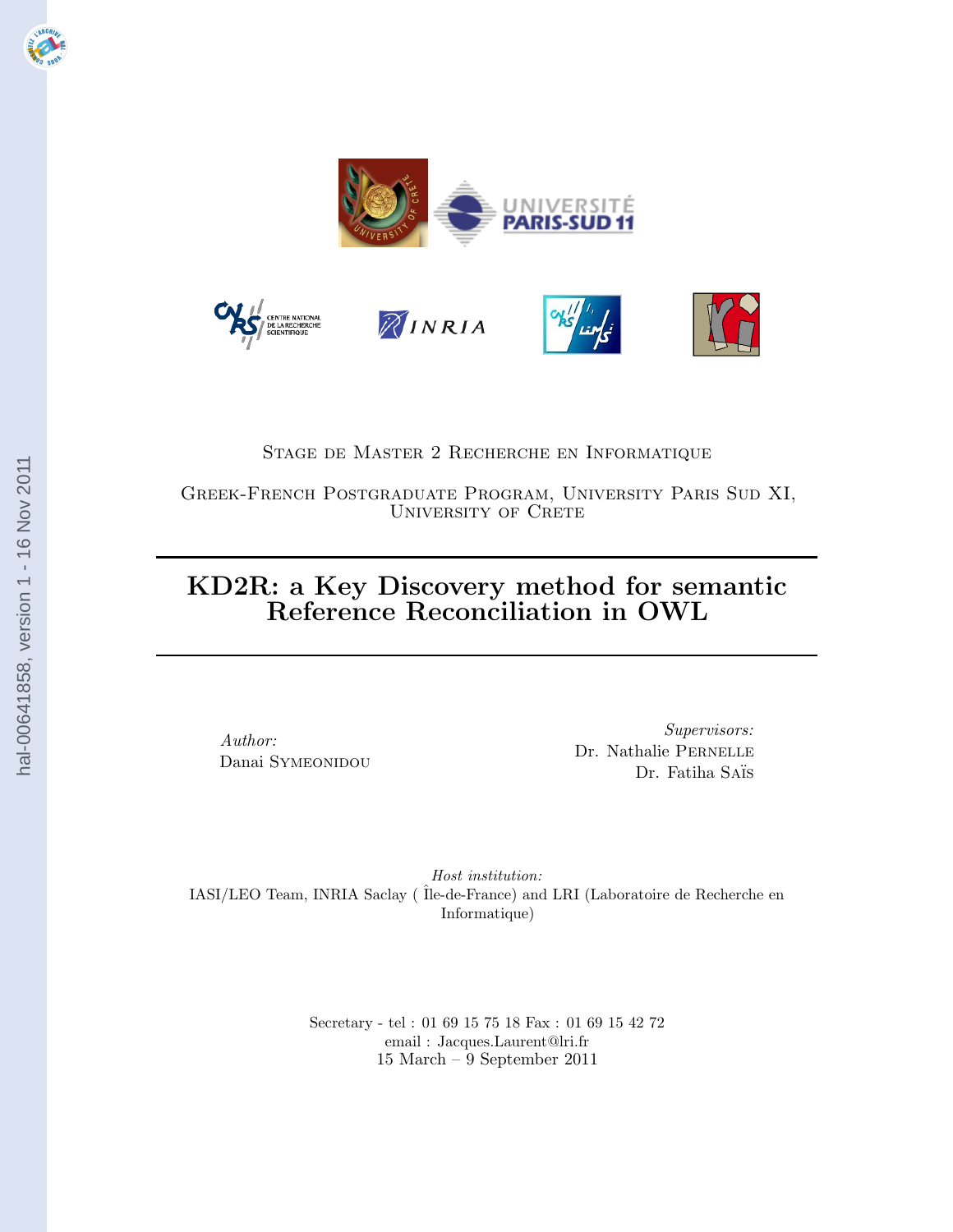# University of Crete, Computer Science Department University of Paris-Sud XI, Computer Science Department Leo team, INRIA Saclay and LRI

## KD2R : a Key Discovery method for semantic Reference Reconciliation in OWL

A thesis submitted by Danai Symeonidou in partial fulfilment for the degree of Master of Science

Author :

Supervisor :

Committee :

Paris, September 2011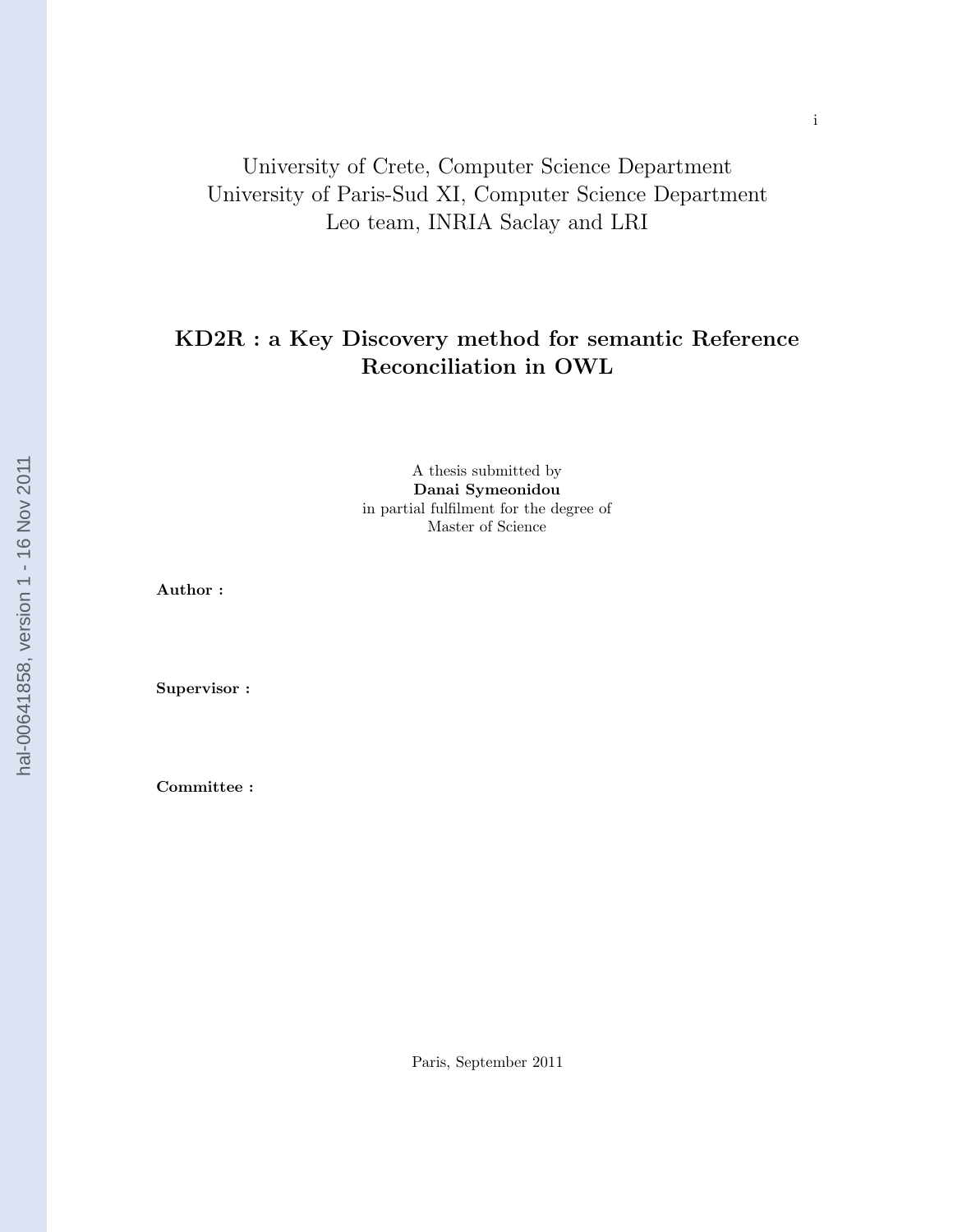# **Contents**

|                | <b>Contents</b><br>ii.                                                                                                                                                                                                                                                                                                                                                                                                                                                                   |                                                                              |  |  |  |  |  |  |  |  |
|----------------|------------------------------------------------------------------------------------------------------------------------------------------------------------------------------------------------------------------------------------------------------------------------------------------------------------------------------------------------------------------------------------------------------------------------------------------------------------------------------------------|------------------------------------------------------------------------------|--|--|--|--|--|--|--|--|
|                | 1 Introduction                                                                                                                                                                                                                                                                                                                                                                                                                                                                           |                                                                              |  |  |  |  |  |  |  |  |
| $\bf{2}$       | 3<br>Reference Reconciliation based on key constraints<br>$2.1\,$<br>Constraint integration in Reference Reconciliation<br>$\hfill\ldots\ldots\ldots\ldots\ldots\ldots\ldots\ldots\ldots$<br>2.2<br>Key discovery Problem Statement (a) and (b) $\alpha$ is a set of $\alpha$ is a set of $\alpha$ is a set of $\alpha$ is a set of $\alpha$ is a set of $\alpha$ is a set of $\alpha$ is a set of $\alpha$ is a set of $\alpha$ is a set of $\alpha$ is a set of $\alpha$ is<br>$2.3\,$ |                                                                              |  |  |  |  |  |  |  |  |
| 3              | KD2R: Key Discovery method for Reference Reconciliation<br>Keys, Non Keys and Undetermined Keys<br>3.1<br>3.2<br>3.2.1<br>3.2.2<br>3.2.2.1 Example of intermediate Prefix-Tree creation. $\ldots \ldots \ldots \ldots$<br>Final Prefix-Tree creation.<br>3.2.3<br>3.2.3.1 Merge Cells<br>Merge Node Operation<br>3.2.3.2<br>3.2.3.2.1 Merge Node Operation Example                                                                                                                       | 6<br>$\,6$<br>$\overline{7}$<br>$\overline{7}$<br>$8\,$<br>8<br>8<br>9<br>10 |  |  |  |  |  |  |  |  |
|                | 3.3<br>3.3.1<br>3.3.1.1 Example of UNK-Finder.                                                                                                                                                                                                                                                                                                                                                                                                                                           | 11<br>12<br>13                                                               |  |  |  |  |  |  |  |  |
|                | Extraction of $K_{CS}$ from $UNK_{CS}$ .<br>3.3.2                                                                                                                                                                                                                                                                                                                                                                                                                                        | 14                                                                           |  |  |  |  |  |  |  |  |
|                | 3.3.2.1 Example of the extraction of $K_{CS}$ from $UNK_{CS}$ .                                                                                                                                                                                                                                                                                                                                                                                                                          | 16                                                                           |  |  |  |  |  |  |  |  |
|                | 3.4                                                                                                                                                                                                                                                                                                                                                                                                                                                                                      | 16<br>17                                                                     |  |  |  |  |  |  |  |  |
| $\overline{4}$ | <b>First experiments</b><br>4.1 Datasets description.                                                                                                                                                                                                                                                                                                                                                                                                                                    | 18                                                                           |  |  |  |  |  |  |  |  |
|                | 4.2                                                                                                                                                                                                                                                                                                                                                                                                                                                                                      | 18<br>19                                                                     |  |  |  |  |  |  |  |  |
| 5              | <b>Related works</b><br>20                                                                                                                                                                                                                                                                                                                                                                                                                                                               |                                                                              |  |  |  |  |  |  |  |  |
| 6              | <b>Conclusions and Future work</b><br>21                                                                                                                                                                                                                                                                                                                                                                                                                                                 |                                                                              |  |  |  |  |  |  |  |  |
|                | <b>Bibliography</b><br>23                                                                                                                                                                                                                                                                                                                                                                                                                                                                |                                                                              |  |  |  |  |  |  |  |  |
|                |                                                                                                                                                                                                                                                                                                                                                                                                                                                                                          |                                                                              |  |  |  |  |  |  |  |  |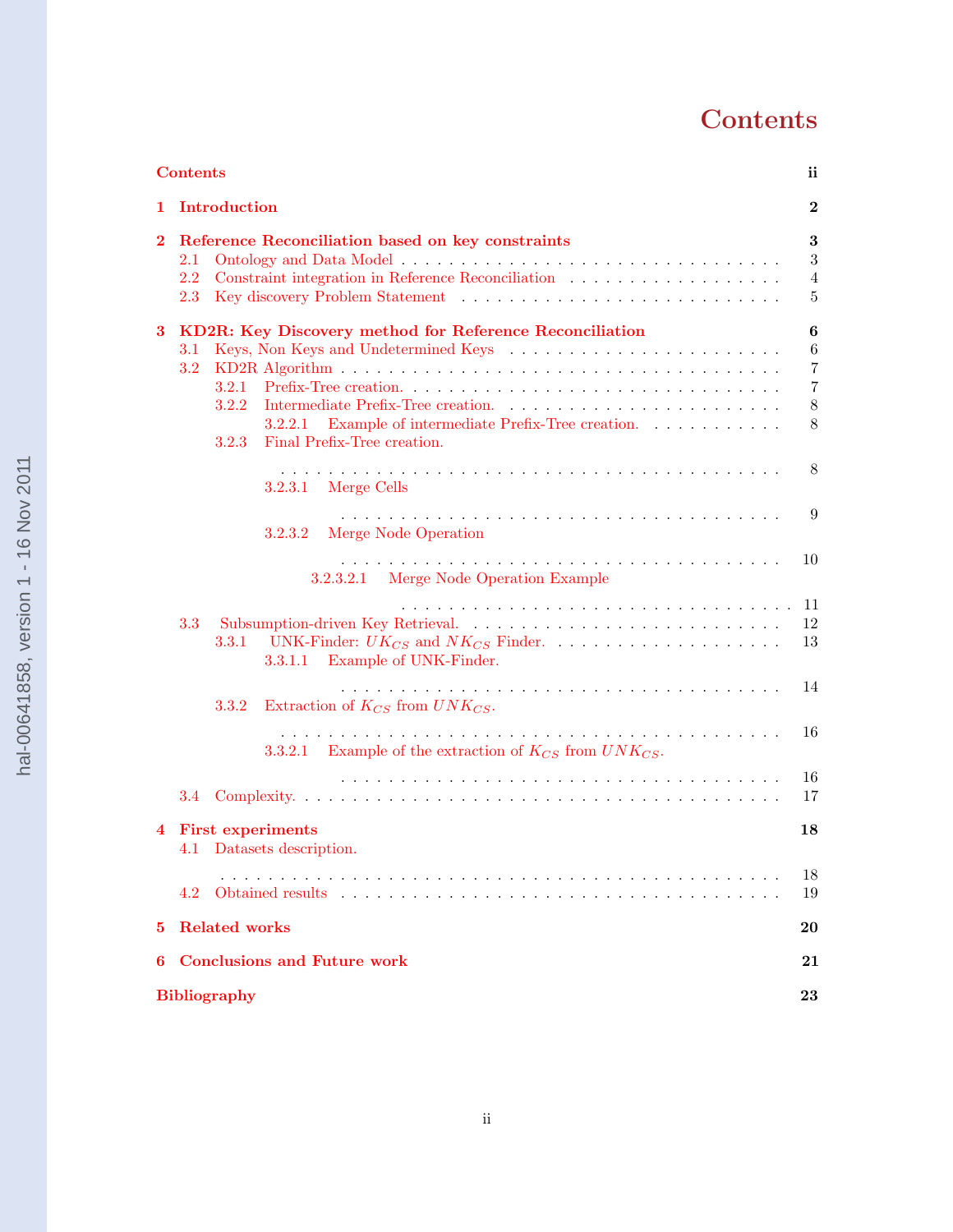# Summary

The reference reconciliation problem consists of deciding whether different identifiers refer to the same world entity. Some existing reference reconciliation approaches use key constraints to infer reconciliation decisions. In the context of the Linked Open Data, this knowledge is not available. In this master thesis we propose KD2R, a method which allows automatic discovery of key constraints associated to OWL2 classes. These keys are discovered from RDF data which can be incomplete. The proposed algorithm allows this discovery without having to scan all the data. KD2R has been tested on data sets of the international contest OAEI and obtains promising results.

## Keywords

Semantic Web, Reference reconciliation, Key discovery, Key Constraints, RDF, OWL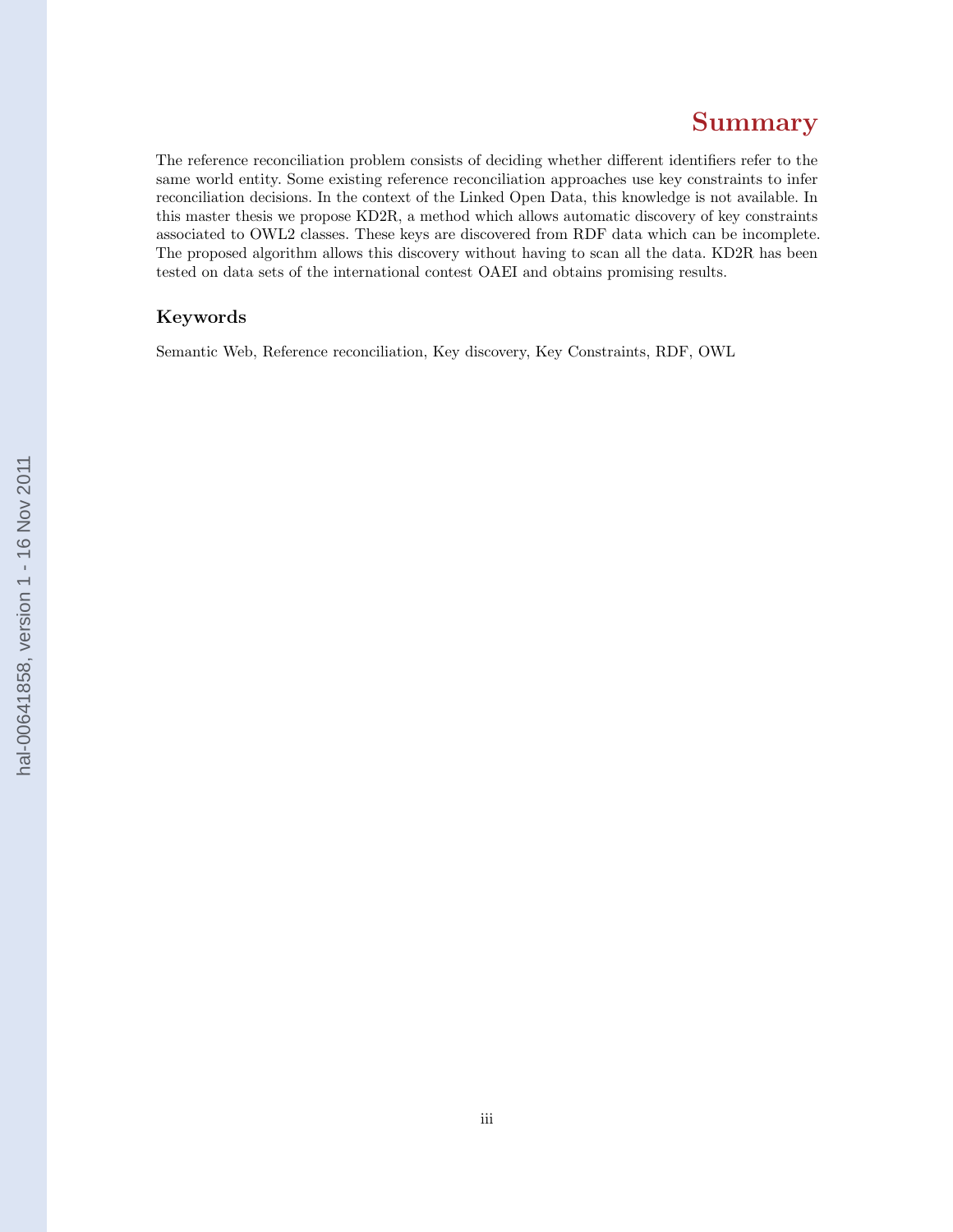# ПЕРІЛНФН

O κύριος άξονας του προβλήματος της συμφιλίωσης αναφορών είναι η ικανότητα ανίχνευσης ότι δυο διαφορετικά αναγνωριστικά αναφέρονται στην ίδια οντότητα. Ορισμένες μέθοδοι που προσπαθούν να λύσουν το πρόβλημα αυτό χρησιμοποιούν κλειδιά για να πάρουν αυτές τις αποφάσεις συμφιλίωσης. Στο πλαίσιο του Linked Open Data τέτοιου είδους πληροφορίες δεν είναι διαθέσιμες. Σε αυτήν την μεταπτυχιαχή εργασία προτείνουμε την μέθοδο KD2R, μια μέθοδο που επιτρέπει την αυτόματη ανίχνευση κλειδιών συσχετιζόμενα με OWL2 κλάσεις. Αυτά τα κλειδιά ανιχνεύονται σε RDF αρχεία που μπορεί να είναι ημιτελή. Ο προτεινόμενος αλγόριθμος επιτρέπει την εύρεση κλειδιών χωρίς να είναι απαραίτητη η σάρωση όλων των δεδομένων. Η μέθοδος KD2R έχει δοχιμαστεί σε δεδομένα απο τον διεθνή διαγωνισμό OAEI και τα αποτέλεσματά του είναι πολλά υποσχόμενα.

## Keywords

 $\Sigma$ ημασιολογικός ιστός, συμφιλίωση αναφορών, ανακάλυψη κλειδιών, , RDF, OWL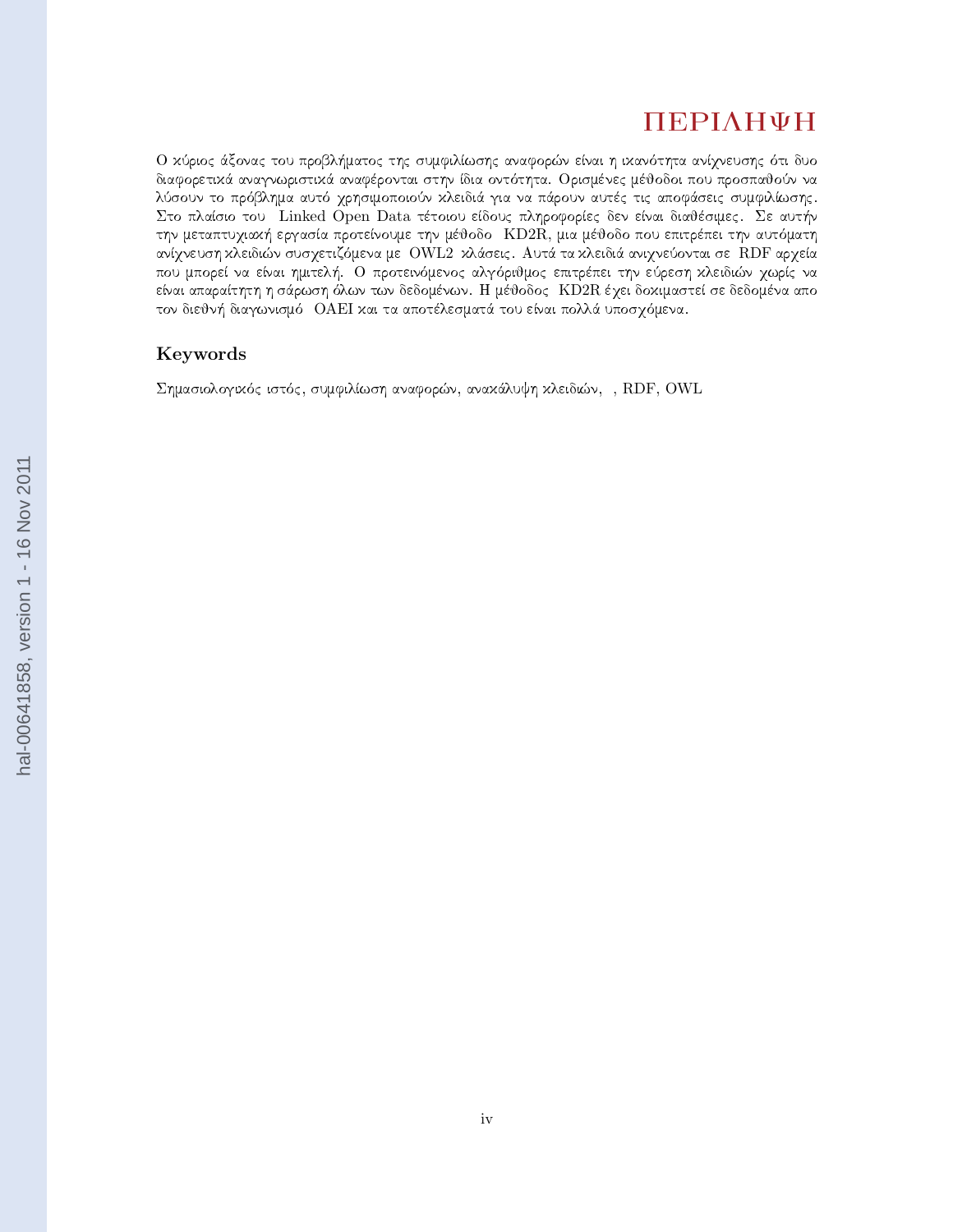# Resume

Le problème de réconciliation de référence consiste à décider si des identifiants différents référé à la même entité du monde réel. Certaines approches de réconciliation de référence utilisent des contraintes des clé pour déduire des décisions de réconciliation des références. Dans le contexte des données liées, cette connaissance n'est pas disponible. Dans ce stage de master nous proposons KD2R, une méthode qui permet la découverte automatique des contraintes de clé associées à des classes OWL2. Cettes contraintes de clé sont découvertes à partir de données RDF qui peuvent être incomplètes. L'algorithme proposé permet cette découverte, sans avoir à passer en revue toutes les données. KD2R a été testé sur des jeux de données du concours international OAEI et obtient des résultats prometteurs.

## Keywords

Web sémantique, la réconciliation de référence, la découverte de clés, les principales contraintes, RDF, OWL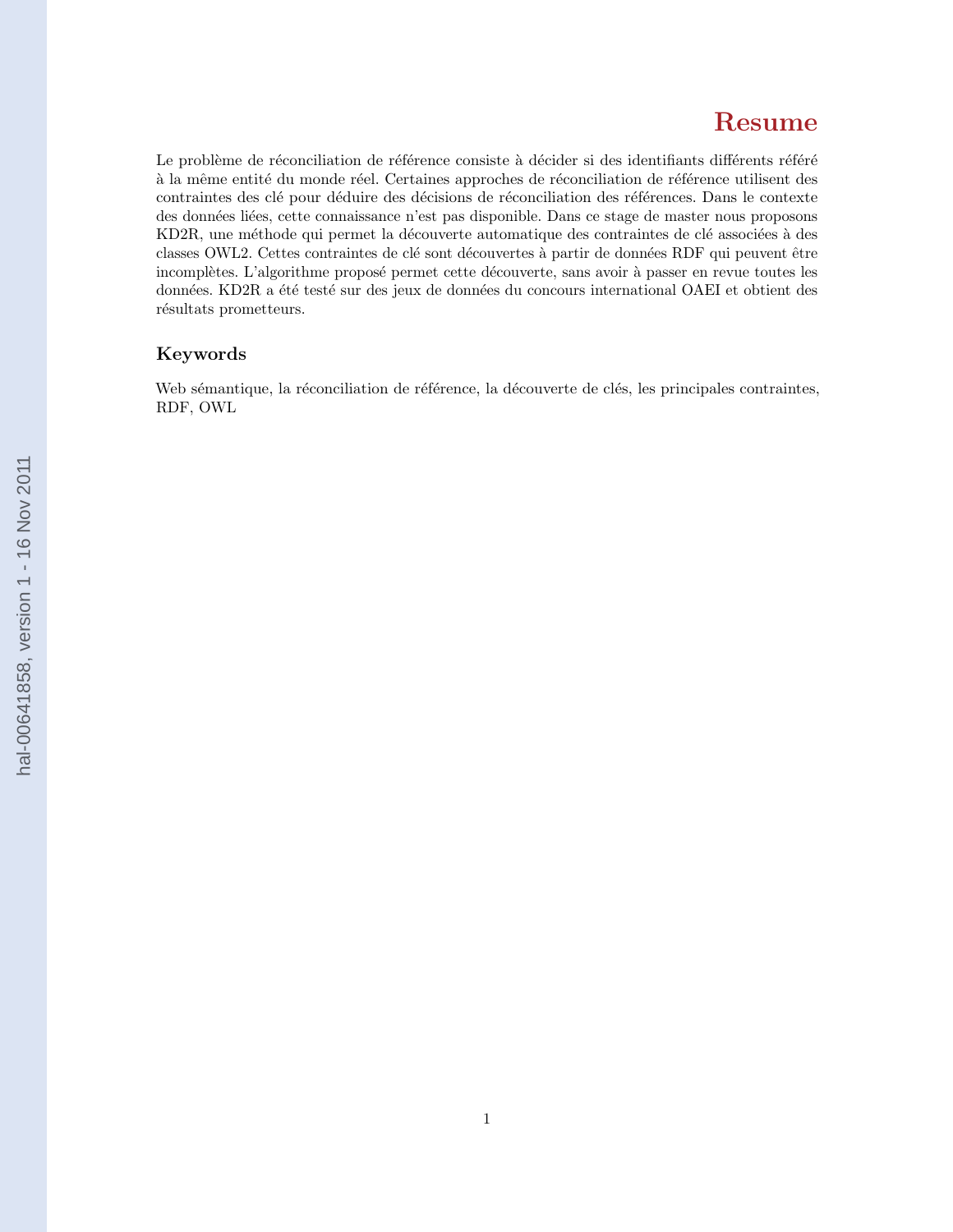

## Introduction

<span id="page-6-0"></span>More and more RDF datasets are available in the web. To combine data descriptions coming from different datasets there has to be a method that identifies which descriptions refer to the same objects. The reference reconciliation problem consists of deciding whether different references refer to the same world entity (e.g. the same restaurant, the same gene, etc.). There are a lot of approaches (see  $[4]$  or  $[12]$  for a survey) that aim to reconcile data. Some existing reference reconciliation approaches use key constraints to infer reconciliation decisions.

The Linked Open Data(LOD) is a cloud in the Web where RDF sources are stored. The Linking Open Data community aims to publish open RDF datasets on the Web and RDF links between data items from different data sources (http://linkeddata.org/home). More than 200 datasets belongs to the LOD cloud including Wordnet, DBpedia or MusicBrainz. In the context of the Linked Open Data, the knowledge of key constraints is not available. This means that information about key constraints is usually missing or we might have only a subset of the real existing keys.

If we were able to find all the combinations of properties that uniquely identify an entity, the reference reconciliation process would be much easier. These properties are in fact the keys. These properties will have a bigger importance in the reconciliation process. This notion of key constraint cannot only be used in RDF but also in databases or even in XML. Some approaches (see [\[12\]](#page-27-0)) learn property importance on datasets labelled as reconciled. However such datasets are not always available.

In this master thesis, we propose a method for automatic discovery of key constraints. We present KD2R [\[2\]](#page-27-0) which is an approach for automatic key discovery in RDF data sources which conform to the same (or aligned) OWL ontology. Comparing to existing approaches we do not assume the availability of manually labelled datasets. Nevertheless, to discover keys we consider data sources where the UNA (Unique Name Assumption) is fulfilled. Furthermore, data that are published on the LOD are often partially described regarding to a domain ontology. KD2R is able to discover keys in such incomplete data sources. The Unique Name Assumption (UNA) declares that all the references that appear in a source cannot be reconciled. This means that they refer to different real world entities.

In this work, we propose ways to eliminate the calculations as much as possible since the key discovery can be a really time consuming process when all the data have to be examined. To avoid scanning the whole data source, KD2R  $[2]$  discovers first maximal non keys before inferring the keys. KD2R exploits key inheritance between classes in order to prune the non key search space. KD2R approach has been implemented and evaluated on two different data sources.

The report is organized as follows: in section [2,](#page-7-0) we describe the data and the ontology model and we present how key constraints can be used in the reference reconciliation process. In section [3,](#page-10-0) we present KD2R and then we present first experiment results in section [4.](#page-22-0) Finally, in section [6](#page-25-0) we conclude and give some future work.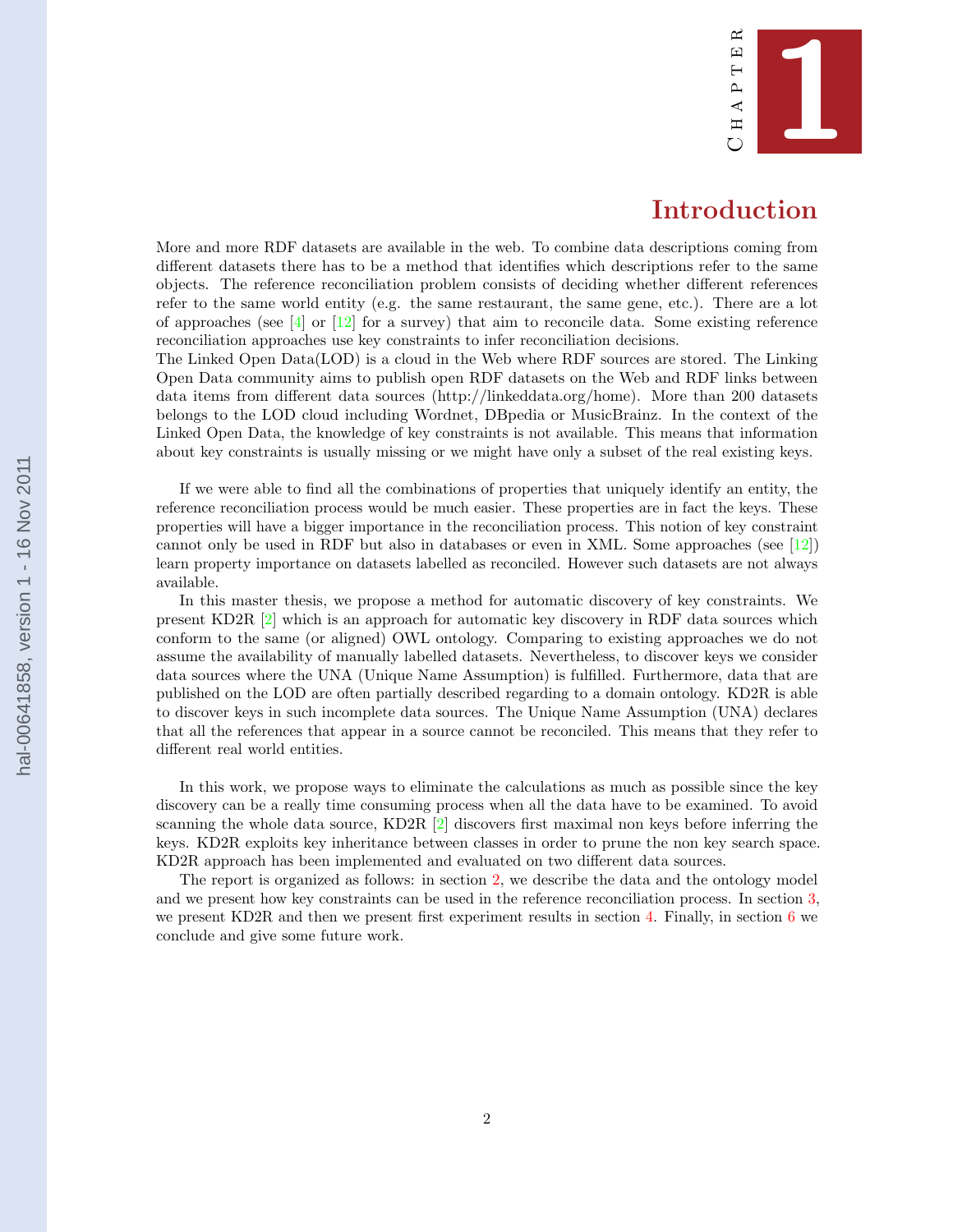

# <span id="page-7-0"></span>Reference Reconciliation based on key constraints

Before describing in detail how the key constraints can be used, we first present the ontology and the data model that we consider.

## 2.1 Ontology and Data Model

Data are represented in RDF–Resource Description Framework– (<www.w3.org/RDF>). For example, the RDF source S1 contains the RDF descriptions of four museums in the form of a set of class facts and property facts (relational notation):

## Source S1:

 $Archaeological Museum(S1_m1), museumName(S1_m1, Archaeological Museum),$  $located(S1_m1, S1_c1), museumAddress(S1_m1, 44 \; Patission \; Street),$  $inCountry(S1_m1, Greece), Museum(S1_m2), museumName(S1_m2,$ Centre Pompidou), contains $(S1_m2, S1_n4)$ , contains $(S1_m1, S1_p5)$ ,  $museumAddress(S1_m2, 19\,{}^{\prime}ne\,{}^{\prime}Beaubourg), inCountry(S1_m2, France),$  $Museum(S1_m3), museumName(S1_m3, Musee d'orsay),$  $museumAddress(S1_m3, 62\; rule\; del. inCountry(S1_m3, France)$  $WaxMuseum(S1_m4), museumName(S1_m4, Madame Tussauds), located(S1_m4,$  $S1_c4$ ), museumAddress( $S1_c4$ , Marylebone Road), inCountry( $S1_c4$ , England)

The examined RDF data are in conformity with a domain Ontology represented in OWL2 (<http://www.w3.org/TR/owl2-overview>) The OWL2 Web Ontology Language provides classes, (data or object) properties, individuals and data values. In the Museum ontology (see Figure [2.1\)](#page-8-0), the class Museum is described by its address (*owl:DataProperty museumAddress*), its location (*owl:ObjectProperty located*), its name (*owl:DataProperty museumName*) and its country (owl:DataProperty inCountry). The classes  $Archeological Museum$  and  $WaxMuseum$  are more specific classes of the class  $Museum$ .

In OWL2, it is possible to express key axioms for a given class: a key axiom HasKey( CE ( OPE1 ... OPEm ) ( DPE1 ... DPEn ) ) states that each (named) instance of the class expression CE is uniquely identified by the object property expressions OPEi and by the data property expressions  $DPEi<sup>1</sup>$ . This means that no two distinct (named) instances of CE can coincide on the values of all object property expressions OPEi and all data property expressions DPEj. An ObjectPropertyExpression is either an ObjectProperty or InverseObjectProperty. A data property expression is an owl:DataProperty.

For example, we can express that the object property  ${located}$  is a key for the class City using  $Haskey(kd2r : City(inverse(kd2r : located))$ . Also the combination of the object property located and the Datatype museumAddress is a key for the class museum. This key can be described as:  $HasKey(kd2r : Museum((kd2r : located)(kd2r : museumAddress))())$ 

<sup>&</sup>lt;sup>1</sup>The ontology can be represented in RDFS or in OWL. In that case, the key axioms can be represented using SWRL(Semantic Web Rule Language) rules.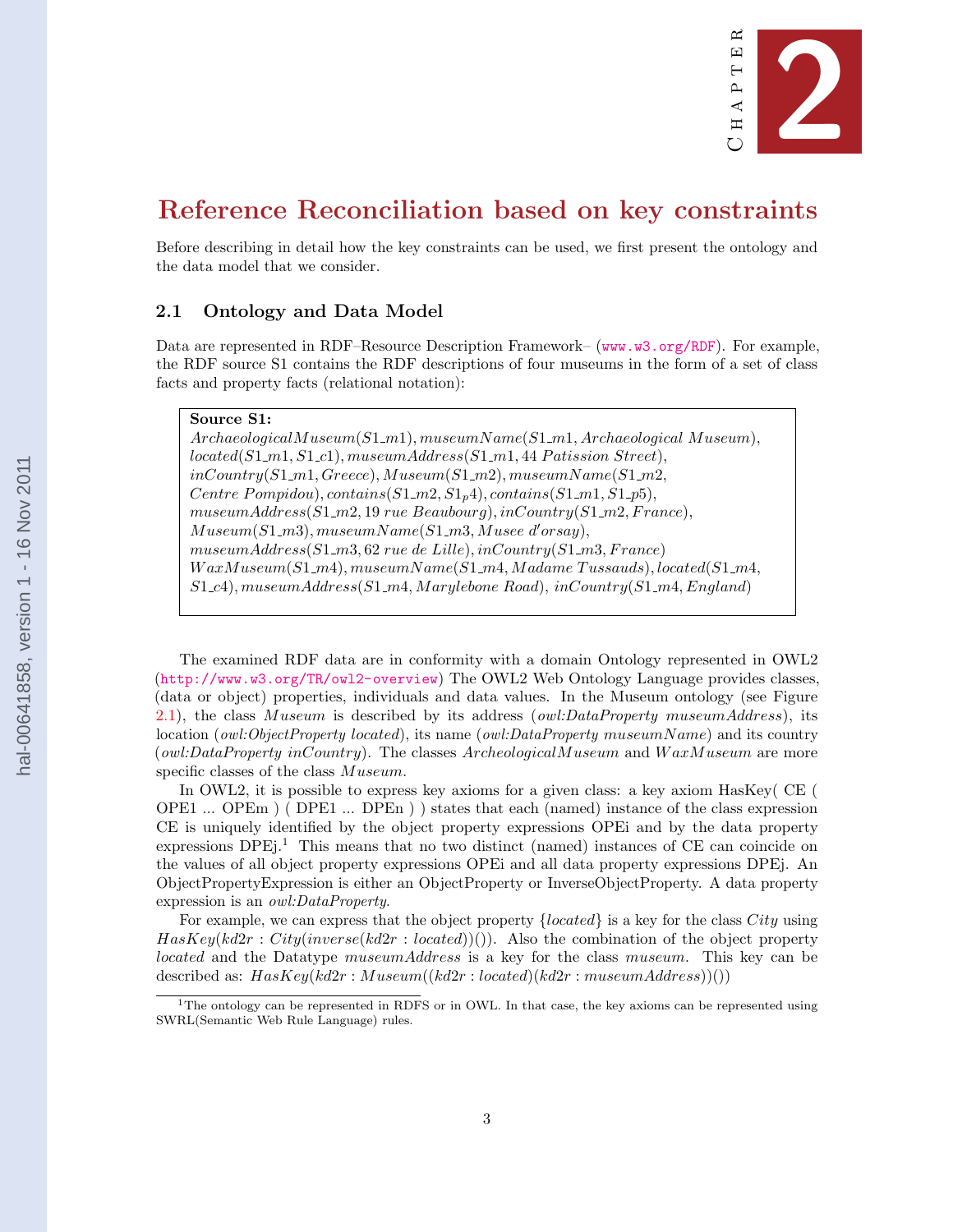<span id="page-8-0"></span>

Figure 2.1: Museum Ontology

#### 2.2 Constraint integration in Reference Reconciliation

LN2R  $[9]$  is a logical (L2R) and a numerical (N2R) method for reference reconciliation. L2R and N2R use the knowledge given in a OWL (or OWL2) ontology to reconcile data. L2R translates keys, disjunctions between classes and the Unique Name Assumption (UNA) into reconciliation rules.

Unique Name Assumption(UNA): Two different references refer to two distinct entities in the real world.

For example, in a source that describes people, two different references cannot refer to the same person. These rules infer both (non) reconciliation and synonymy facts for literal values. For example, since *located* is a key for the *City* class (one museum is located in only one city) the following rule is generated by L2R:

 $City(L1) \wedge City(L2) \wedge Reconcile(X, Y) \wedge Located(X, L1) \wedge Located(Y, L2)$  $Reconcile(L1, L2)$ 

A logical reasoning based on the unit-resolution inference rule is used to infer all the (non) reconciliations.

N2R exploits the ontology in order to generate a similarity function that computes similarity scores for pairs of references. This numerical approach is based on equations that model the influence between similarities. In these equations, each variable represents the (unknown) similarity between two references while the similarities between values of data properties are constants (obtained using standard similarity measures on strings or on sets of strings). Furthermore, ontology and data knowledge (disjunction, UNA) is exploited by N2R in a filtering step to reduce the number of reference pairs that are considered in the equation system. The functions modelling the influence between similarities are a combination of the maximum and the average functions in order to take into account the keys declared in the OWL ontology in an appropriate way (see [\[9\]](#page-27-0) for more details).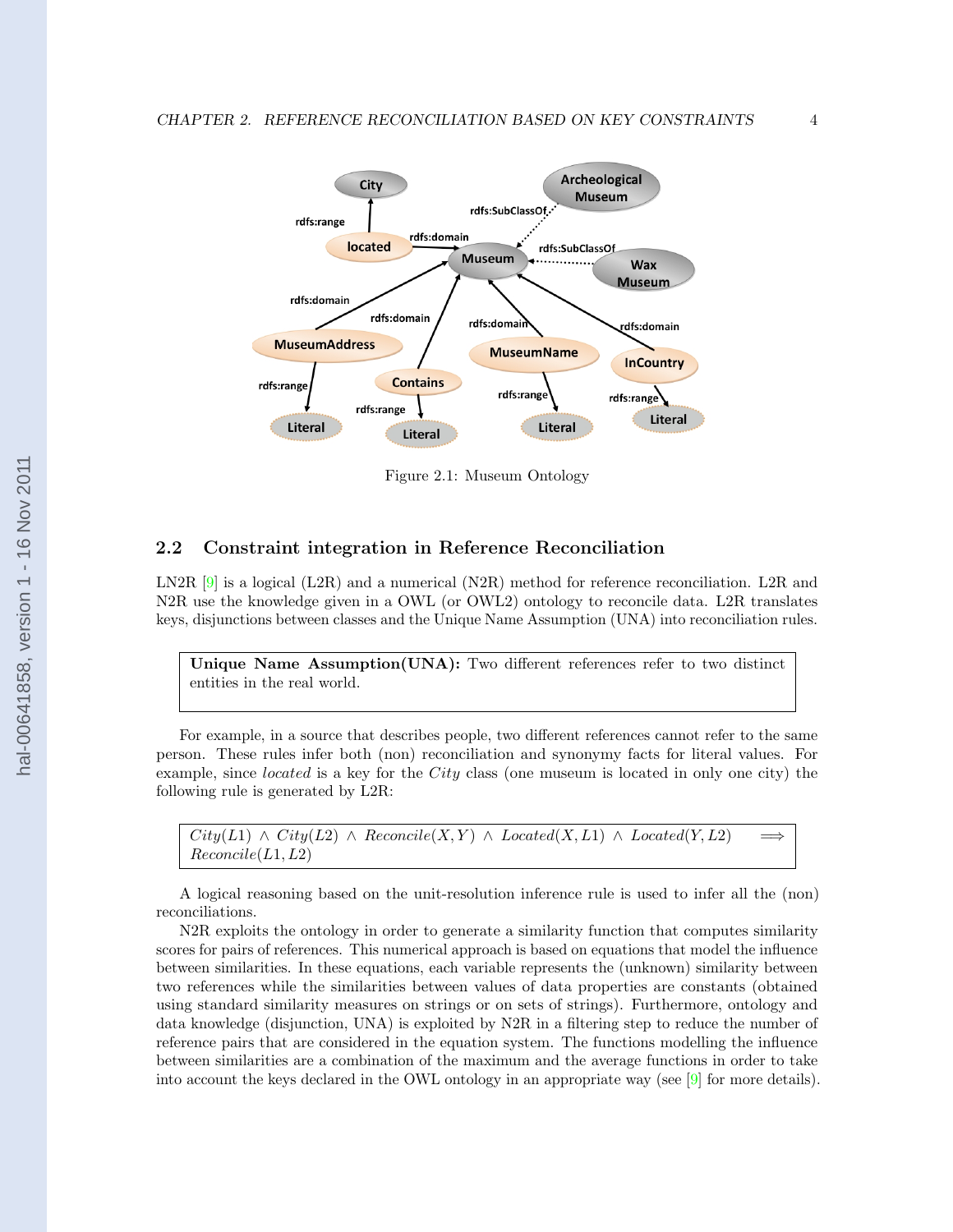## <span id="page-9-0"></span>2.3 Key discovery Problem Statement

When RDF data are numerous, heterogeneous and published in clouds of data, the keys that are needed for the reconciliation step are not often available and cannot be easily specified by a human expert. Therefore, we need methods to discover them automatically from data. The key discovery has to face several kinds of problems, due to data heterogeneity: absence of UNA, syntactic variations in data, erroneous values and incompleteness of information.

When UNA is not fulfilled, we cannot distinguish between the two cases:

- 1. two equal property values describing two references which refer to the same real world entity and
- 2. two equal property values describing two references which refer to two distinct real world entities.

This ambiguity may lead to missing keys that can be discovered.

The other parameter that affects the key discovery problem is the syntactic variations that may exist in data. This means that the same information can be presented in many different ways and different information can be presented in the same way. This syntactic variation leads to the discovery of incorrect keys.

When sources are extracted from the Web it is possible to find incorrect information (erroneous values) or obsolete data (related to data freshness). This case makes the key discovery more difficult, since this can lead us to discover keys that are likely to be wrong and also lose some real keys.

In RDF data each instance of a class can be described by a subset of properties that are declared in the ontology. The incompleteness of data entails the discovery of keys that may be incorrect.

In this master thesis we focus on the problem of key discovery in incomplete RDF data when UNA assumption is declared for each data source and where there are no erroneous values. We assume also that the data have been normalized and there are no syntactic variations.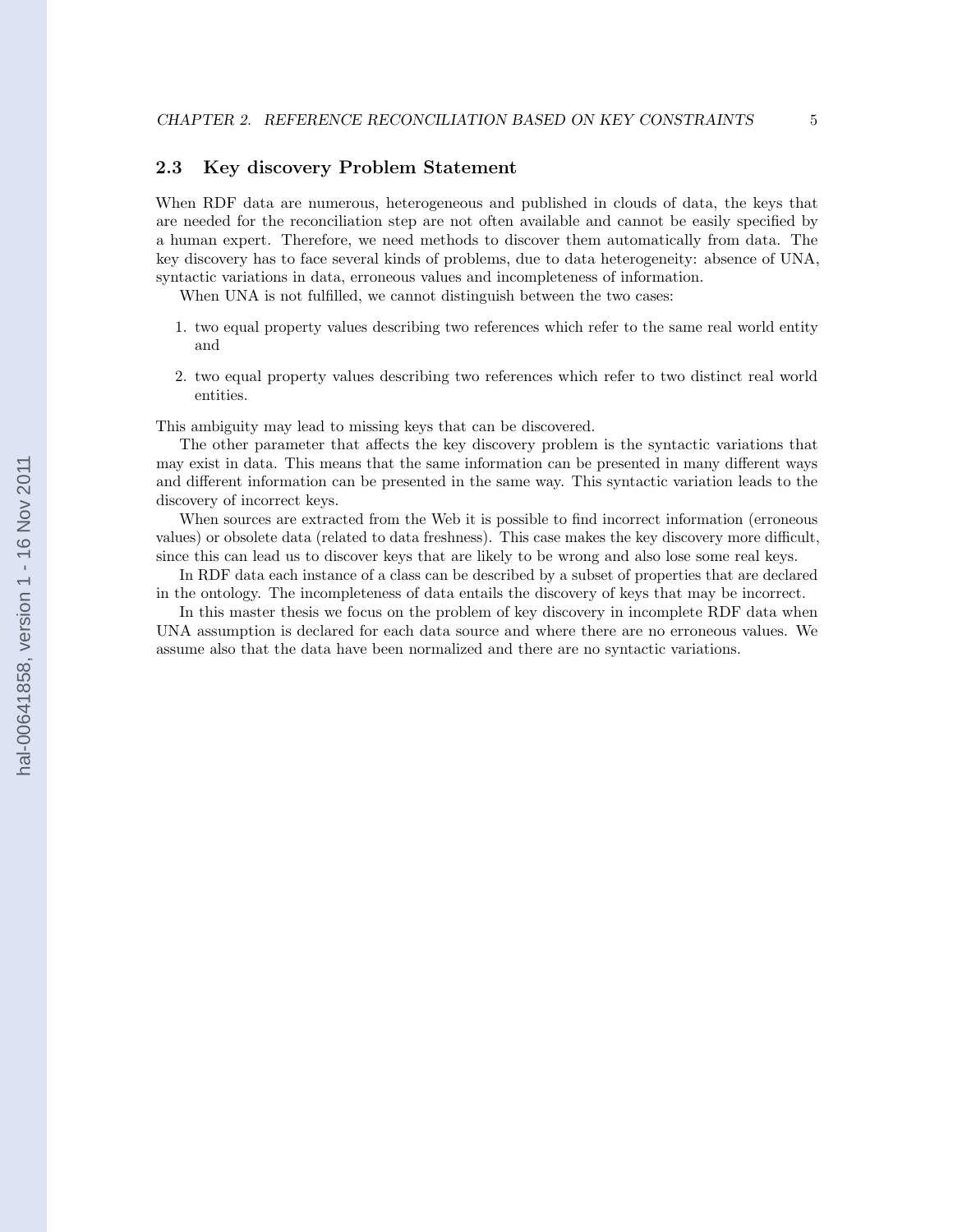

# <span id="page-10-0"></span>KD2R: Key Discovery method for Reference Reconciliation

KD2R [\[2\]](#page-27-0) method aims to discover keys as exact as possible, with respect to a given dataset in order to enrich a possible existing key set. These keys define the sets of properties that have a strong influence on the similarity of references as it is done in LN2R method.

The most naive automatic way to discover the keys is to check all the possible combinations of properties that refer to a class. The keys should uniquely identify each instance of a class. Let us assume that we have a class which is described by 15 properties in order to estimate the cost of this naive way. In this case the number of candidate keys is  $2^{15} - 1$ . In order to minimize the number of computations as much as possible we have proposed a method inspired from  $[10]$  which first retrieves the set of maximal non keys and then computes the set of minimal keys, using this set of non keys. Indeed, to make sure that a set of properties is a key we have to scan the whole set of instances of a given class. On the contrary, finding two instances that share the same values for the considered set of properties would suffice to be sure that this set of properties is a non-key. Since RDF data might be incomplete, we introduce the notion of undetermined keys which cannot be considered either as keys or as non keys. Distinguishing undetermined keys from keys will:

1. help a human expert in the validation process of key constraints

2. be used differently in the reconciliation process

We present, first, how we have defined non keys, keys and undetermined keys for a class in a given RDF data source and for a given set of RDF data sources. Then we will present the KD2R-algorithm that is used to find keys for the ontology classes.

#### 3.1 Keys, Non Keys and Undetermined Keys

Let S be a data source for which the UNA is declared, and  $P_c$  be the set of RDF properties defined for a class  $C$  of the ontology  $O$ .

#### Definition 1 (Non keys).

A set of property expressions  $nk_{CSi} = \{pe_1, \ldots, pe_n\}$  is a non key for the class C in S if:  $\exists X \in S, \exists Y \in S \text{ s.t. } (C(X) \wedge C(Y) \wedge pe_1(X, a_1)) \wedge pe_1(Y, a_1) \wedge \ldots \wedge pe_n(X, a_n)) \wedge pe_n(Y, a_n)) \wedge X \neq Y$ 

We denote  $NK_{CS}$  the set of non keys  $\{nk_{CS1}, ..., nk_{CSm}\}$  of the class C, w.r.t, the data source S.

For example, $\{InCountry\}$  is a key for the class museum since there are two museums that are in the same country (Pompidou and Musee d'Orsay are both located in Paris).

#### Definition 2 (Keys).

A set of property expressions  $k_{CS_i} = \{pe_1, \ldots, pe_n\}$  is a key for the class C in S if:

$$
\forall X \in S, \forall Y \in S \ (C(X) \land C(Y)) \rightarrow (\exists pe_j \in k_{CSi} \text{ s.t. } pe_j(X, a)) \land pe_j(Y, b)) \land a \neq b)
$$

We denote  $K_{CS}$  the key set  $\{k_{CS1},...,k_{CSm2}\}$  of the class C w.r.t the data source S.

For example,  ${MuseumAddress}$  is a  $k_{CS}$  since the addresses of all the museums that appear in the source are distinct. Each address uniquely identifies a museum in the source.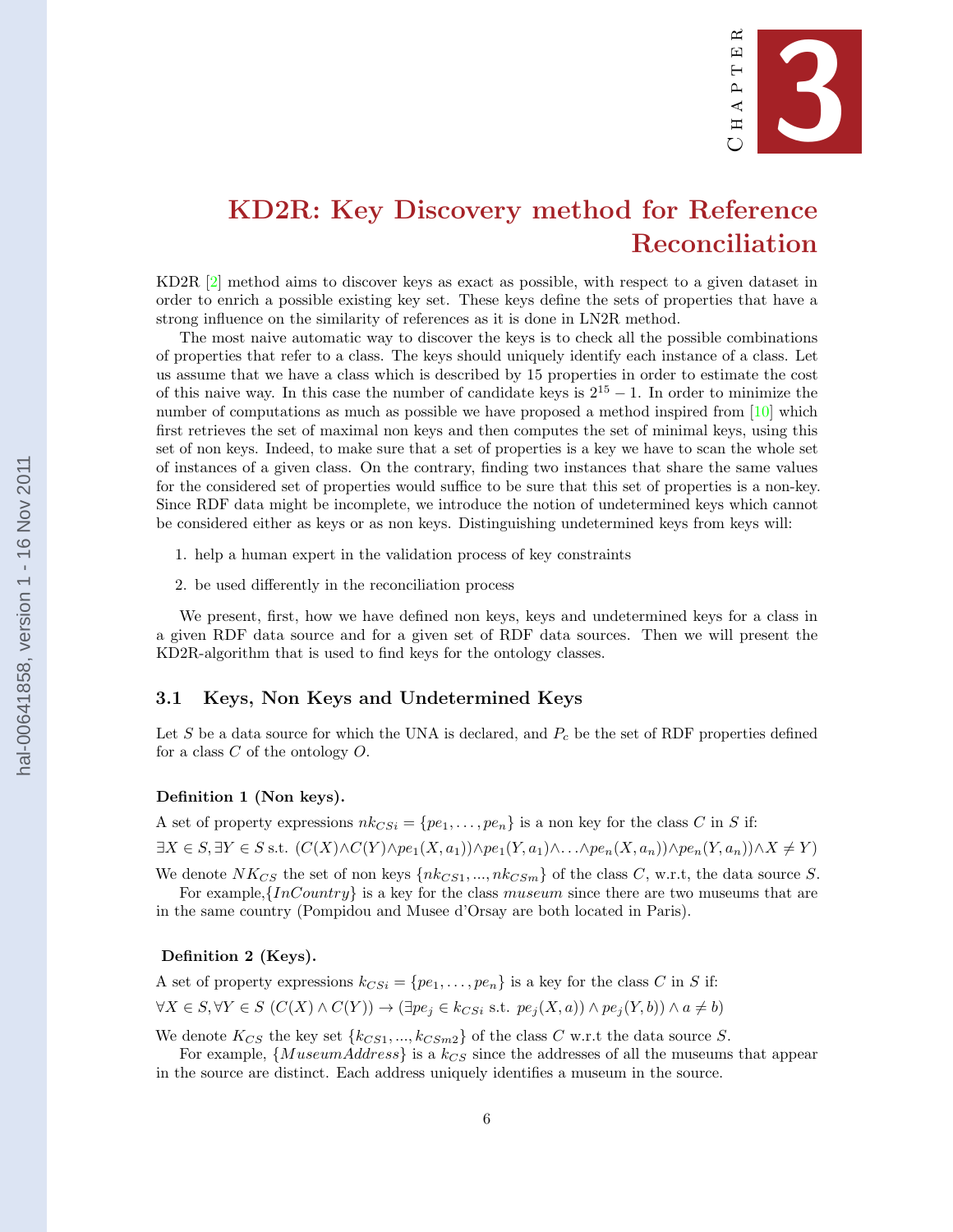#### <span id="page-11-0"></span>Definition 3 (Undetermined Keys).

A set of property expressions  $uk_{CSi} = \{pe_1, \ldots, pe_n\}$  is an undetermined key for the class C in S if: (i)  $uk_{CSi} \notin NK_{CS}$  and (ii)  $\exists X \in S, \exists Y \in S$  s.t.  $((C(X) \wedge C(Y) \wedge \forall pe_i \in uk_{CSi}(pe_i(X, a) \wedge \forall r_i \in S))$  $pe_j(Y, b) \implies a = b) \wedge \exists pe_w \in uk_{CSi} \text{ s.t.} (\nexists pe_w(X, Z) \vee \nexists pe_w(Y, V))$ 

For example,  $\{InCountry, located\}$  is an undetermined key, since there are two museums in the same country but one of the cities is unknown. Hence, we cannot decide if it represents a key or a non-key.

We denote  $UK_{CS}$  the set of keys  $\{uk_{CS1}, ..., uk_{CSm3}\}$  of the class C w.r.t the data source S.

#### Definition of maximal non and undetermined key:

A non key (or a undetermined key respectively) is considered as a maximal non key (or a undetermined key) if it doesn't exist a bigger superset of this non key (or undetermined key) that is also a non key(or a undetermined key).

**Example:** If for example  $\{inCountry, located, contains\}$  is a maximal undetermined key for the of the RDF data described in section [2](#page-7-0),  $\{inCountry, located\}$  can be also an undetermined key but not a maximal one, since it is a subset of a bigger undetermined key

#### Definition of minimal keys:

A key is considered as a minimal key if it doesn't exist a smaller subset of this key that is also a key. More specifically, a minimal key is the smallest key that we can obtain.

**Example:** If for example  ${MuseumAddress}$  is a minimal key for the of the RDF data described in section [2](#page-7-0) ,{MuseumAddress, located} or {MuseumAddress, inCountry} can be also key but not minimal ones, since they are a superset of a smaller key

#### Keys for a given set of data sources.

Let  $S = \{S_1, S_2, \ldots, S_m\}$  be a set of m data sources for which the UNA is declared. Let  $K_{CS1}, \ldots, K_{CSm}$  be the respective set of keys of  $S1, S2, \ldots, Sm$ , the set of keys  $Kc_S$  that is satisfied in all the sources is the set of minimal keys that belong to the Cartesian product of  $K_{CS1}, \ldots, K_{CSm}$ .

#### 3.2 KD2R Algorithm

Given a set of datasets and a domain ontology, KD2R-algorithm [\[2\]](#page-27-0) allows to find keys for each instantiated class. It follows a top-down computation in the sense that the keys that are discovered for a class are inherited by its sub-classes. KD2R uses a compact representation of RDF data expressed in a prefix-tree in order to compute the complete set of maximal undermined keys and maximal non keys and then the complete set of minimal keys.

#### 3.2.1 Prefix-Tree creation.

In this section we will present the creation of the prefix-tree which represents the RDF descriptions of a given class.

As it is illustrated in Figure [3.2,](#page-15-0) each level of the tree corresponds to an instantiated property expression. Each node contains a variable number of cells. Each cell contains:

1. a property value or a distinct URI of the object property expression of the considered level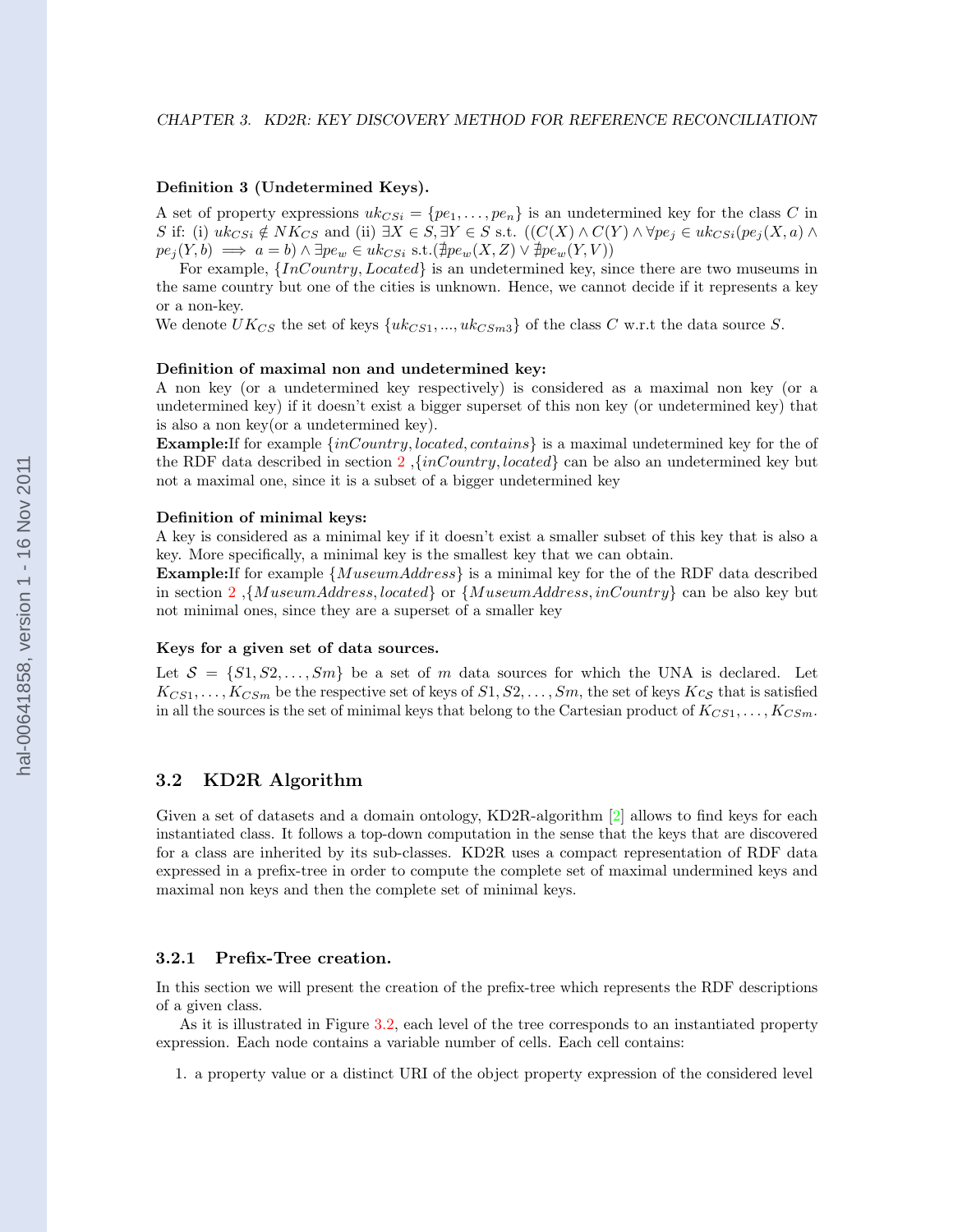<span id="page-12-0"></span>2. an attribute that records if the value of the cell is null or not

3. a list of URIs referring to the corresponding class instances

Each non-leaf cell has a pointer to a single child node. Each prefix path represents the set of instances that share one value<sup>1</sup> or one URI for all the properties involved in the path.

In order to represent the cases where property values are not given (i.e. null values in relational databases) we create first an intermediate prefix-tree. In this intermediate prefix-tree, an artificial null value is created for those properties. Then, the final prefix-tree is generated by assigning the set of all the possible values to each artificial null value, i.e. those existing in the dataset.

#### 3.2.2 Intermediate Prefix-Tree creation.

In order to create the intermediate prefix-tree, we use the set of all properties that appear at least in one instance of the considered class. For each instance, for each property and for each value if there is no cell which already contains the property value a new cell is created. Otherwise, the cell is updated by adding the instance URI to its associated list of URIs. When a property does not appear in the source, we create or update, in the same way, a cell with an artificial null value. In this case there is an attribute that records that the cell is null. Let it be noted that the intermediate prefix-tree creation is done by scanning the data only once.

#### 3.2.2.1 Example of intermediate Prefix-Tree creation.

The creation of the intermediate Prefix-Tree starts with the first entity which is the museum M1. A new cell is created in the root node describing the name of the country in which the museum is. The next information concerning this museum is the city where it is located. To store this information a new node will be created as a child node of the cell Greece. A new cell will be created in this node to store the *value city*1. The process continues until all the information about an entity are represented in the tree. When the next entity is to be inserted in the tree the insertion begins again from the root.

In figure [3.1,](#page-14-0) we give the intermediate prefix-tree of the RDF data described in section [2.](#page-7-0)

#### 3.2.3 Final Prefix-Tree creation.

The final prefix-tree is generated from the intermediate prefix-tree by assigning the set of the possible values contained in the cells of this node to each artificial null value of a given node, if it exists. In the end, in the final prefix tree, each cell has a variable that notifies if the cell contains information coming from null cells. This information will be used on the  $UNK - Finder$  and will allow us to distinguish real non keys from the undetermined ones. When the merging of the cells finishes, we proceed to the descendants of this node, and we recursively apply the processing of artificial null values and the node merge operation which is described in the following.

In figure [3.2,](#page-15-0) we give the final prefix-tree of the RDF data described in section [2.](#page-7-0)

<sup>&</sup>lt;sup>1</sup>For the sake of simplicity we will use the term *value* to either refer to basic values of data properties or to URIs of object properties.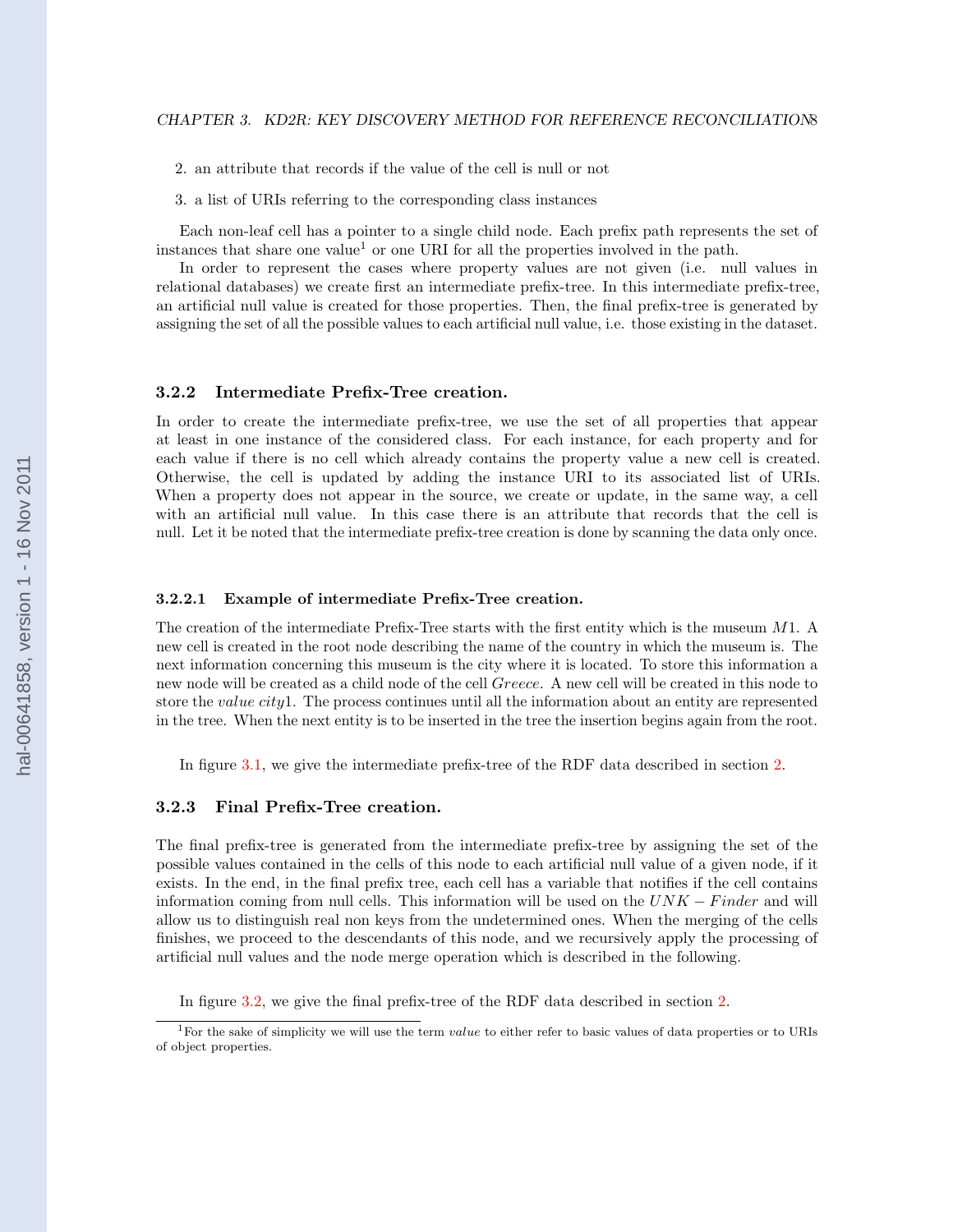<span id="page-13-0"></span>

| Algorithm 1 Create first version of tree             |  |  |  |  |  |
|------------------------------------------------------|--|--|--|--|--|
| Input: RDF DataSet D, Class C                        |  |  |  |  |  |
| <b>Output:</b> root of the first-version-prefix tree |  |  |  |  |  |
| $root := newNode()$                                  |  |  |  |  |  |
| $P := getProperty Expression(C, D)$                  |  |  |  |  |  |
| for all $C(i) \in D$ do                              |  |  |  |  |  |
| $node := root$                                       |  |  |  |  |  |
| for all $PE_k \in P$ do                              |  |  |  |  |  |
| if $PE_K$ is inverse then                            |  |  |  |  |  |
| $PE_k(i) := getValues(Range)$                        |  |  |  |  |  |
| else                                                 |  |  |  |  |  |
| $PE_k(i) := getValues(Domain)$                       |  |  |  |  |  |
| end if                                               |  |  |  |  |  |
| if $PE_k(i) := \emptyset$ then                       |  |  |  |  |  |
| if there is a $cell_1$ in node with null value then  |  |  |  |  |  |
| $node. cell_1. URIs. add(i)$                         |  |  |  |  |  |
| else                                                 |  |  |  |  |  |
| $cell_1 := newCell()$                                |  |  |  |  |  |
| $node. cell_1.value := "null"$                       |  |  |  |  |  |
| $node. cell_1. URIs. add(i)$                         |  |  |  |  |  |
| end if                                               |  |  |  |  |  |
| else                                                 |  |  |  |  |  |
| for all <i>values</i> in $j \in PE_k(i)$ do          |  |  |  |  |  |
| if there exists $cell_1$ with value j then           |  |  |  |  |  |
| $node. cell_1. URIs. add(i)$                         |  |  |  |  |  |
| else                                                 |  |  |  |  |  |
| $cell_1 := newCell()$                                |  |  |  |  |  |
| $node-cell.value := j$                               |  |  |  |  |  |
| node. cell. URIs. add(i)                             |  |  |  |  |  |
| end if                                               |  |  |  |  |  |
| end for                                              |  |  |  |  |  |
| end if                                               |  |  |  |  |  |
| if $PE_k$ is not the last property then              |  |  |  |  |  |
| $node := cell$ .child                                |  |  |  |  |  |
| end if                                               |  |  |  |  |  |
| end for                                              |  |  |  |  |  |
| end for                                              |  |  |  |  |  |

#### 3.2.3.1 Merge Cells

In this section we describe the algorithm Merge cells, an algorithm that is used when there are nodes that contain both null and not null cells. This algorithm takes as input a node. If the node contains only one cell either it is null or not, or does not contain a null cell no changes are necessary. When a node is merged, we modify all the non null cells adding the URIs list of the null cell to them (the null cells are suppressed).

#### 3.2.3.2 Merge Node Operation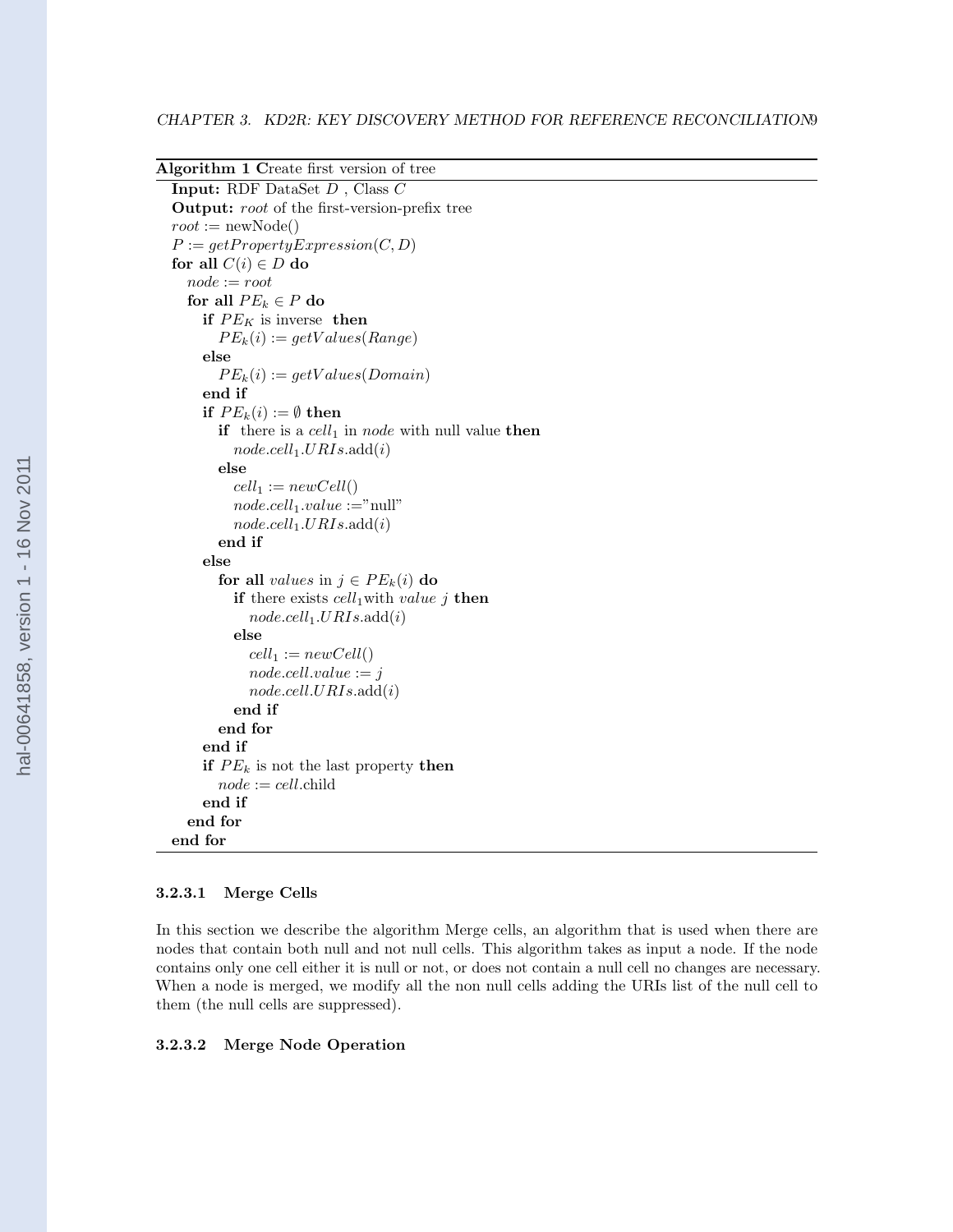#### <span id="page-14-0"></span>CHAPTER 3. KD2R: KEY DISCOVERY METHOD FOR REFERENCE RECONCILIATION0



Figure 3.1: Intermediate prefix-tree for the museum class instances

| Algorithm 2 Create final prefix tree                   |  |  |  |  |
|--------------------------------------------------------|--|--|--|--|
| Input: root                                            |  |  |  |  |
| $newRootNode := new empty node$                        |  |  |  |  |
| $newRootNode := mergeCells(root)$                      |  |  |  |  |
| for all cells in the new Node do                       |  |  |  |  |
| $cell:=current$ cell                                   |  |  |  |  |
| <i>nodelist</i> := all the children of the <i>cell</i> |  |  |  |  |
| $finalChildNode := new node$                           |  |  |  |  |
| $finalChildNode := mergeNodes(nodeList)$               |  |  |  |  |
| $cell.setChild = finalChildNode$                       |  |  |  |  |
| end for                                                |  |  |  |  |
| <b>Return:</b> newRootNode                             |  |  |  |  |

This algorithm takes as input list of nodes that need to be merged and provides a merged node which contains one cell per distinct value that exists in the input list of nodes. The new URI list of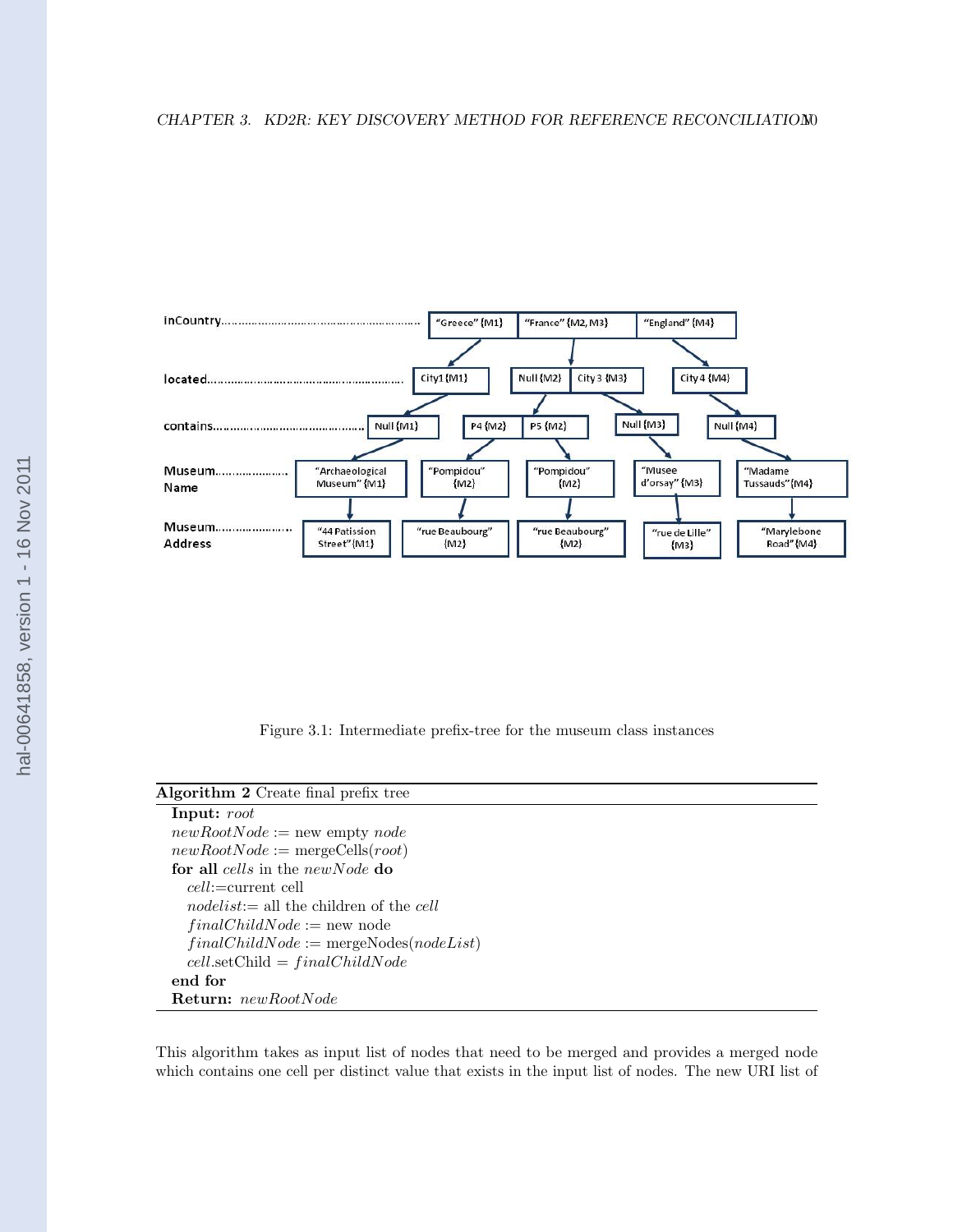<span id="page-15-0"></span>

Figure 3.2: Final prefix-tree for the museum class instances

| <b>Algorithm 3</b> MergeCells                                                              |
|--------------------------------------------------------------------------------------------|
| <b>Input:</b> <i>node</i>                                                                  |
| <b>if</b> node contains only one cell OR node does not contain a cell with null value then |
| $mergedNode := node$                                                                       |
| else                                                                                       |
| $nullCell := cell$ with null value                                                         |
| for all the cells with value $\neq$ null do                                                |
| add to cell the URIs of <i>nullCell</i>                                                    |
| add cell into the mergedNode                                                               |
| end for                                                                                    |
| $mergedNode := node$                                                                       |
| end if                                                                                     |
| mergedNode<br>Return:                                                                      |

each cell contains all the URI lists of the merged cells. In the case we have more than one nodes that need to be merged we create a new node that will contain the values from all the cells of the nodes in the list. The difference that this step introduces is that when there are cells with the same value the are compressed in only one cell with URI list all the URIs from the cells that we compressed. We use this algorithm in two different steps:

1. at the step of the creation of the final version of the tree

2. in the process of  $UNK - Finder$ 

This merge operation is performed recursively for all the descendants of the considered nodes.The algorithm is used in two different steps, first at the step of the creation of the final version of the tree and second in the process of  $UNK - Finder$ .

#### 3.2.3.2.1 Merge Node Operation Example

For example, as we can see in figure [3.1,](#page-14-0)there are two museums in France, the museums M2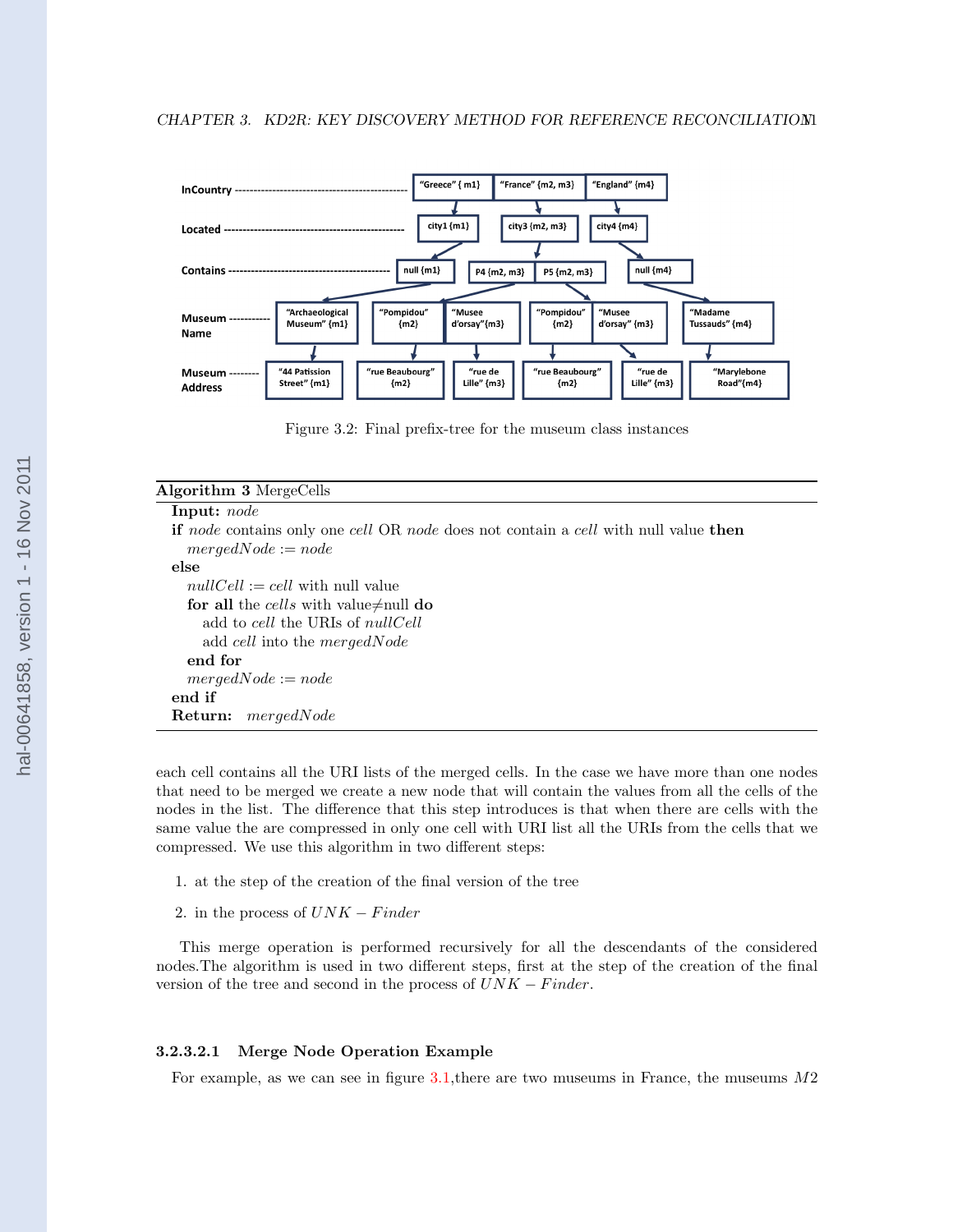<span id="page-16-0"></span>

| <b>Algorithm 4 Merge Nodes</b>                                            |
|---------------------------------------------------------------------------|
| <b>Input:</b> List of <i>nodes</i> to be merged                           |
| $mergedNode := new empty node$                                            |
| for all cells in the node List do                                         |
| <b>if</b> cell, value is null <b>then</b>                                 |
| add cell to the null Cell List                                            |
| else                                                                      |
| <b>if</b> mergedNode contains cell.value <b>then</b>                      |
| add cell, URI to the new Cell, URI                                        |
| else                                                                      |
| $newCell := new cell$                                                     |
| $newCell.URI := cell.URI$                                                 |
| end if                                                                    |
| end if                                                                    |
| end for                                                                   |
| if <i>nullCellList</i> is not empty then                                  |
| for all <i>cells</i> nullCellList do                                      |
| for all newCells in the mergedNode do                                     |
| add cell.URI to the newCell.URI                                           |
| end for                                                                   |
| end for                                                                   |
| end if                                                                    |
| <b>if</b> the <i>nodeList</i> consists of non leaf nodes then             |
| for each $newCell$ do                                                     |
| $childrenNodeList := new list$                                            |
| Add to the <i>childrenNodeList</i> all the children of the <i>newCell</i> |
| $newCell.setChild := mergeNodes(childrenNodeList)$                        |
| end for                                                                   |
| end if                                                                    |

and  $M3$ . The museum  $M3$  is located in City3 while there is no information about the location of M2. This absence of information is represented with a null cell in the node. The final node will contain only one cell which will have as a main value the *city*3. The list of the cell will be now M2, M3.Inside this cell will be also stored the information that this new cell contains also information coming from a null cell. This information will be used in the  $UNK - Finder$  as we have already said in order to distinguish the non keys from the undetermined keys. The process of the merging will continue recursively to the children of the cells that were merged. At this time two nodes will be merged, the node with cells  $P_4$  and  $P_5$  for the museum  $M2$  and the node with null for the museum  $M3$ . The final node will be a node containing two cells,  $P4$  with URI list  $M2, M3$ and  $P5$  with URI list again  $M2$ ,  $M3$ . Both of the cells will store the information that a null value is included in them. This process continues until there are no other merges to be executed.

## 3.3 Subsumption-driven Key Retrieval.

For each set of RDF sources, the method *ClassKeyRetrieval* applies a depth-first retrieval of the keys by exploiting the subsumption relation between classes declared in the ontology. ClassKeyRetrieval method takes an instantiated class and a possible set of already known keys as input and calculates its complete set of keys.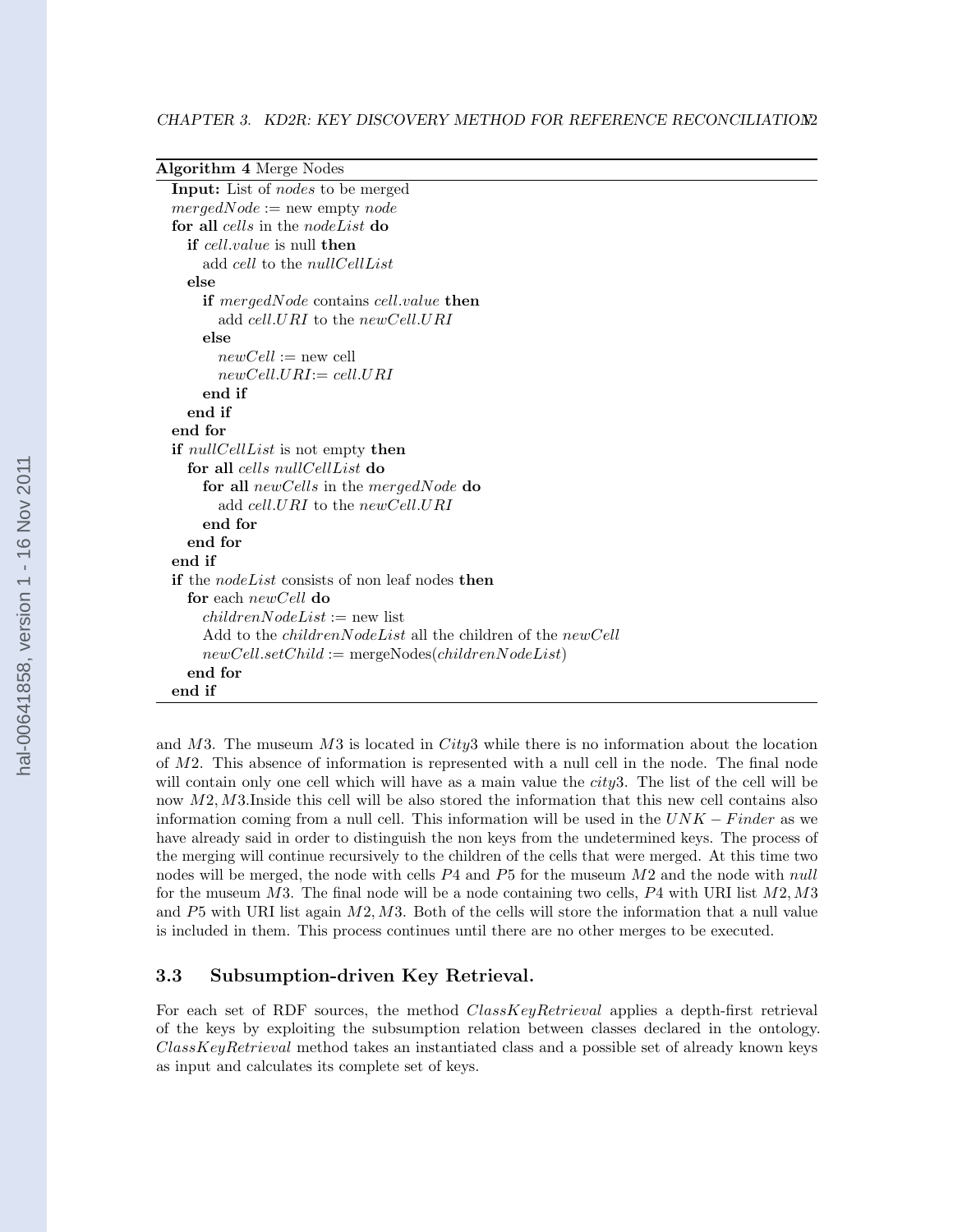#### <span id="page-17-0"></span>CHAPTER 3. KD2R: KEY DISCOVERY METHOD FOR REFERENCE RECONCILIATION3

After creating the final prefix-tree of the considered class instances, the  $UNK - Finder$  method is called for retrieving the non and undetermined keys. This algorithm is capable to distinguish the undetermined keys from the non keys. This feature of the algorithm is very important. As we already know the a undetermined key cannot be considered neither as a key nor as a non key. This means that in the it cannot affect significantly the reference reconciliation process. On the contrary, the set of non keys will be used to disincline reconciliations that are not correct.

The method for extracting both non and undetermined keys is exactly the same. For this reason, only one pass of the tree is necessary. The idea which allows the distinction of the these two sets is the existence of the null value. If a null value is contained it is a undetermined key. Otherwise it is a non key. When the method finds the sets of non and undetermined keys ,then is recursively called for the set of subclasses using the updated knownKeysSet.

```
ClassKeyRetrieval
Input: C: class; KnownKeysSet := set of known keysOutput: CKeys: the complete set of keys of the class C.
if class has declared properties then
  tripleList.add(all triples of C)
  if tripleList is not empty then
    rootNode := Create-intermediate-prefix-tree(tripleList, C)newRootNode := Create-final-perfix-tree(rootNode)propNo := 0UNK_{CS} := UNK\text{-Finder}(newRootNode, propNo, KnownKeys)UK_{CS} := UNK_{CS}. UKeySet
    NK_{CS} := UNK_{CS}.NKeySet
    keys := ExtractKeysFromUNKeySet(UNkeySet, C)CKeys := refine(KnownKeysSet.add(keys))end if
end if
for all subClass C_i of C do
  \text{ClassKeyRetrieval}(C_i, \text{CKeys})end for
return CKeys
```
#### 3.3.1 UNK-Finder:  $UK_{CS}$  and  $NK_{CS}$  Finder.

The  $UNK_{CS}$  is the set of non and undetermined keys. The process of the algorithm begins from the root of the prefix tree and makes a depth-first traversal of it. The input of the algorithm is the current root of the tree, its attribute number and the known keys. This method searches the longest path p from the root to a node having a URI list containing more than one URI. p represents the maximal set of properties expressing either a non key or undetermined key.

To ensure the scalability of the key discovery, KD2R performs three kinds of pruning:

- 1. the subsumption relation, which is used between classes is exploited to prune the key discovery thanks to the set of inherited keys,
- 2. the anti-monotonic characteristic of the undetermined keys and non keys which is used to avoid computing the redundant undetermined and non keys, i.e. if {ABC} is a non key (resp. an undetermined key) then all the subsets of {ABC} are also non keys (resp. an undetermined key) and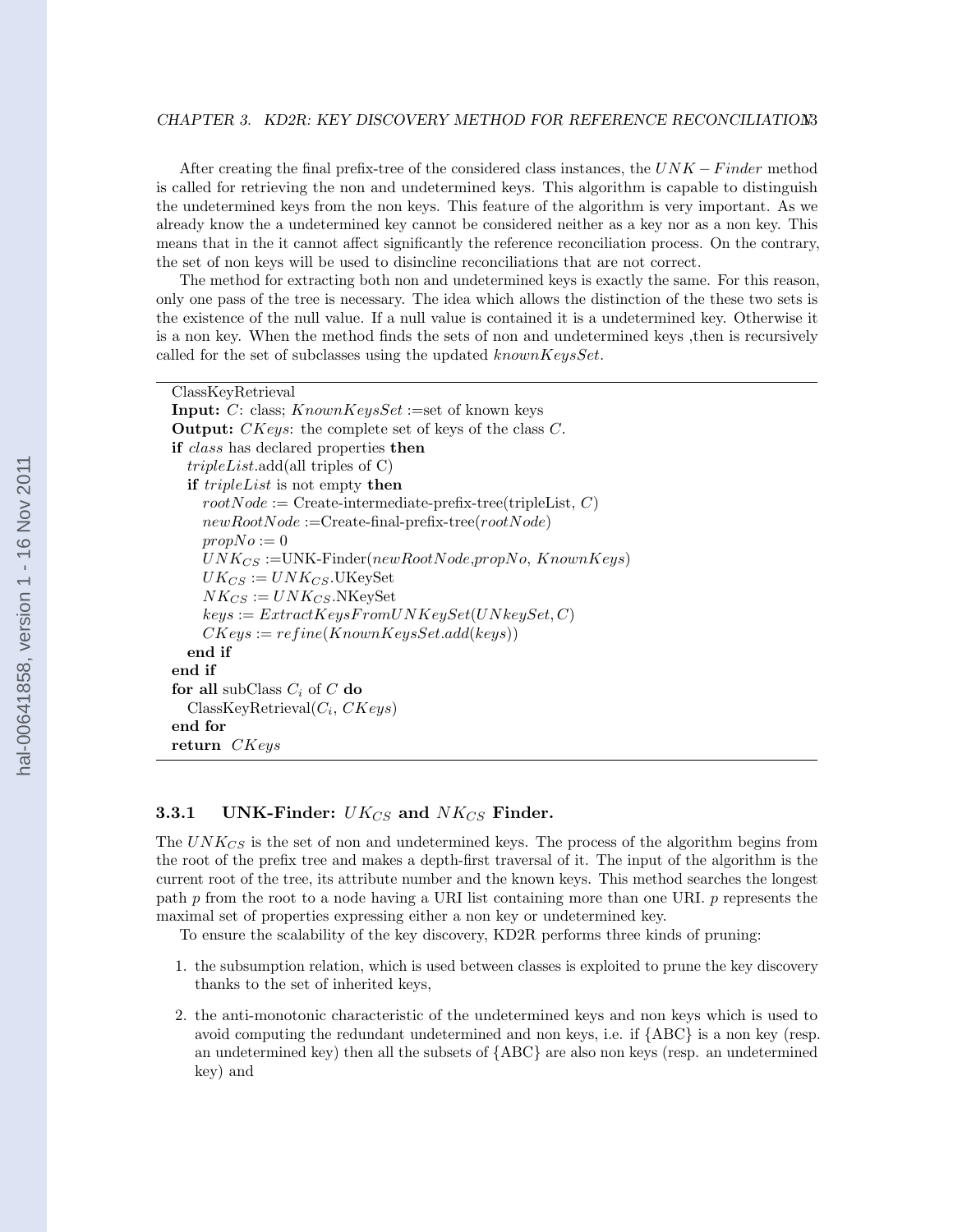<span id="page-18-0"></span>3. the monotonic characteristic of keys which is used to avoid exploring the descendants of a node representing only one instance.

This algorithm performs a traversal of the tree in order to find the maximal undetermined and non keys. The UNK-Finder takes as input the root of the tree, the attribute number and the already known keys. The variable  $curUNKey$  is global and represents the candidate undetermined or non key that is tested each time. This algorithm is designed in such a way to be able to avoid the production of redundant non and undetermined keys. since the goal is to find the maximal ones.

When the UNK-Finder visits a node, it adds the  $propNo$  to the  $curUNKev$  and then proceeds to the contents of the node. AS we can see in the algorithm after this step the  $propNo$  is removed from the  $curUNKey$  the children of the node are merged and then the UNK-Finder is executed for the new mergedTree.

In case the UNK-Finder proceeds to a leaf if the URIList is bigger than 1 this means that the are more than two instances with the same values and so the  $curUNKey$  will be added to either the  $NK_{CS}$  or to the  $UK_{CS}$ . In order to be able to separate the non keys from the undetermined ones we have to test if one of the cells that participate in the  $curUNKey$  has come from a merge with a null value. In case that this happens this means that the  $curUNKey$  will be added in the set  $UK_{CS}$ . Otherwise it will be part of the  $NK_{CS}$ . The algorithm continues by removing the propNo from the  $curUNKey$ . If the current root has more than one cell and at least one of these cells has URIList bigger than 1 the curUNKey will be added to either  $NK_{CS}$  or  $UK_{CS}$  using exactly the same way to decide in which it will be inserted.

#### 3.3.1.1 Example of UNK-Finder.

We illustrate the UNK-Finder algorithm on the final prefix-tree shown in figure [3.2.](#page-15-0) The method begins with the first node and more specifically with the cell containing the value " Greece". The property number of the cell, 0, is added on to  $curUNKey$ . Since the URIList of this cell has size one  $(M1)$  -thanks to the pruning step- the algorithm will not examine its children. The meaning of the pruning step is that since a cell has size of the URIList is 1 this means it describes only one instance. Therefore, no undetermined key or non key can be found. This is the reason why there is no interest in testing the children of this node. Now the property number is removed and the  $curU$ *NKey* is empty.

The algorithm moves to the next cell of the root node, containing the value " France". The property number 0 is added in the  $curUNKey$ . This cell contains a  $URLList$  with two elements in it,  $URList = M2, M3.$  Recursively, we go to child node with cell "city3". The property number of the cell is added in the  $curUNKey$  now the  $curUNKey$  is  $(0, 1)$ . We call the UNK-Finder for the child node of the "city3". Now the root node is the node with paintings  $P_4$  and  $P_5$  and the property number of the node is added to the  $curUNKey(0, 1, 2)$ .

The process continues with the child node of cell  $P4$ . In the curUNKey, property number 3 is added. Since the cell "Pompidou" has URIList of size one the UNK-Finder will not continue with the child node of "*Pompidou*" thanks to the pruning technique.3 will be removed from the  $curUNKey$ . The method will continue with the second cell of the root node which is "Musee" d'Orsay". Property number 3 will be added again in  $curUNKey$  which will be now  $0, 1, 2, 3$ . Like "Pompidou", and since "Musee d'Orsay" has URIList size one, the UNK-Finder will not be called for its child node.3 will be removed again from the  $curUNKey$ .

The UNK-Finder has been called for each cell of the node. The property number of the node is removed from the curVNKey which now is  $(0, 1, 2)$ . In this step the child nodes of this node are merged and the UNK-Finder is applied to the mergedTree.

The UNK-Finder is executed for the new merged node which consists of two cells, "rue Beaubourg" with URIList = M2 and "rue de Lille" URIList = M3. The property number of the merged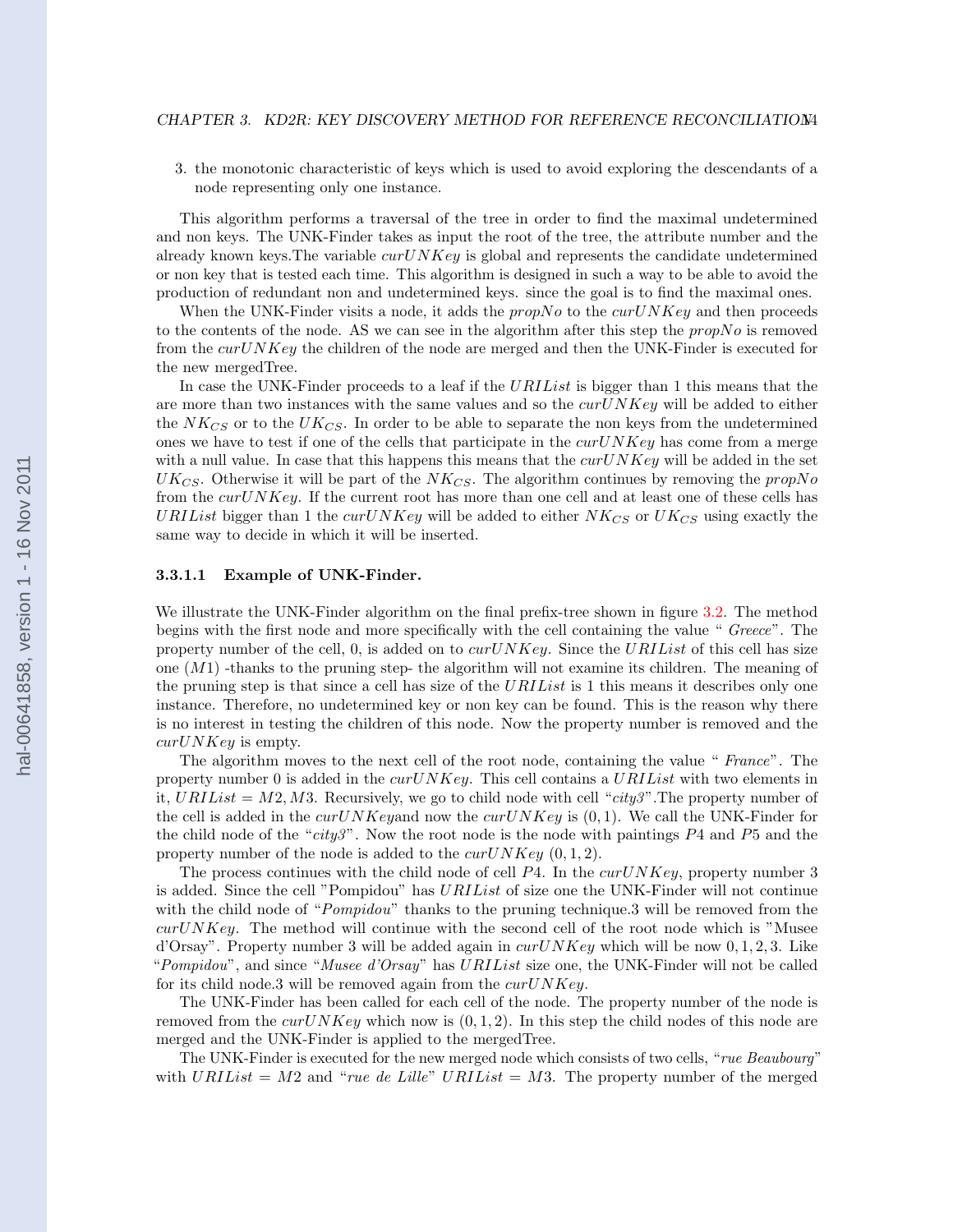```
UNK-Finder
Input: root: node of the prefix tree; propNo: attribute Number; knownKeysSet: given keys.
Output: NK_{CS}, UK_{CS}: the set of discovered non and undetermined keys.
add propNo to the curUNKeyif root is a leaf then
  for all cells in the root do
    if cell.URIList > 1 then
      if one of the cells that participate in the curUNKey comes from a merge with null value
      then
        add curUNKey to the NK_{CS}else
        add curUNKey to the UK_{CS}end if
      break
    end if
  end for
  remove propNo from curU NKeyif root has more that one cell AND at least one of the cells has URLList > 1 then
    if one of the cells that participate in the curUNKey comes from a merge with null value
    then
      add curUNKey to the NK_{CS}else
      add curUNKey to the UK_{CS}end if
  end if
else
  if there is only one URI then
    return
  end if
  for all cells in the root do
    if curUNKey is not contained in knownKeySet then
      UNK-Finder(cell.getChild,propNo+1)
    end if
  end for
  remove propNo from curUNKeyif curUNKey is already contained in the UNK_{CS} then
    return
  end if
  childNodeList := \text{all the children of the cells in the root node}mergedTree := mergeNodes(childNodeList)if curUNKey is not contained in knownKeysSet Set then
    UNK\text{-}Finder(mergedTree, propNo+1)end if
end if
return UNK_{CS}
```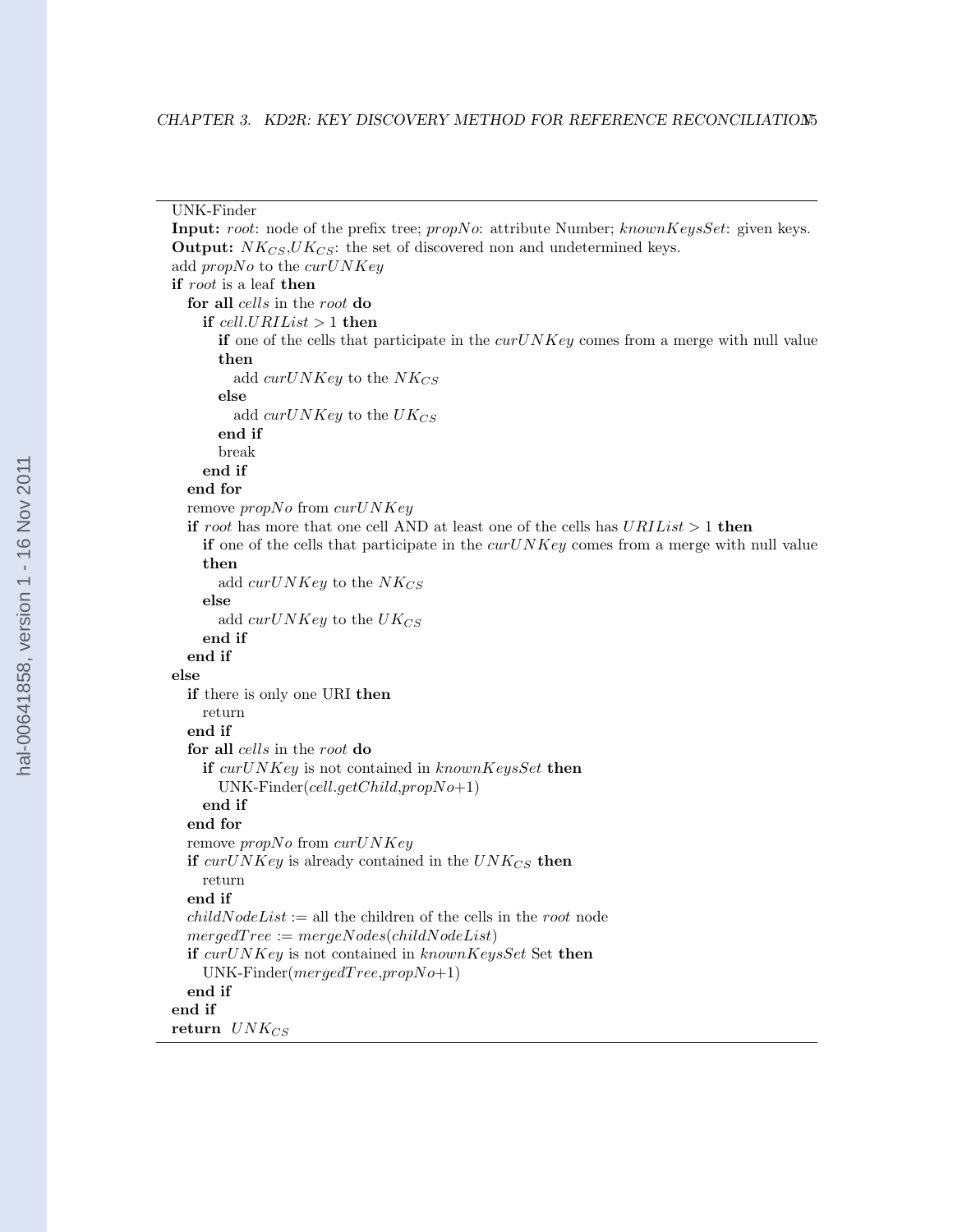<span id="page-20-0"></span>node is added in the  $curUNKey$  which is  $(0, 1, 2, 4)$ . Since we are in the leaf and none of the cells has URIList bigger than 1 the property number 4 is removed from the  $curUNKey$ .

Now the curUNKey is  $(0, 1, 2)$ . Since the root has more than one cells the curUNKey will be added either to the  $NK_{CS}$  or to the  $UK_{CS}$ . To decide in which set we should add the curUNKey we have to check if at least one of the cells that participate in the  $curUNKey$  comes from a merge with a null value. The curUNKey is finally added in the UK<sub>CS</sub>. So  $\{inCountry, located, contains\}$ is an undetermined key.

Since the all the cells of the current node  $-P_4$   $P_5$ - have been tested, the property number 2 is removed from the cur $UNKey$ . Now the cur $UNKey$  is 0, 1. Recursively the algorithm will detect one non key which is  $\{inCountry\}$  - is a non key since there are two museums in France-.

### 3.3.2 Extraction of  $K_{CS}$  from  $UNK_{CS}$ .

In order to compute the set of minimal  $k_{CS}$  we need a set that contains both the  $NK_{CS}$  and the  $UK_{CS}$ . This set is declared in the UNK-Finder as  $UNK_{CS}$ . To proceed to the computation of the  $K_{CS}$ , for each undetermined or non key that appears in the  $UNK_{CS}$  we calculate the complement set. Then we apply the Cartesian product on the obtained complement sets. Finally, we remove the non-minimal  $k_{CS}$  from the obtained multi-set of  $k_{CS}$ .

| Extraction of $K_{CS}$ from $UNK_{CS}$                            |  |  |  |  |
|-------------------------------------------------------------------|--|--|--|--|
| <b>Input:</b> $UNK_{CS}$ : container of non and undetermined keys |  |  |  |  |
| <b>Output:</b> $K_{CS}$ : set of the keys                         |  |  |  |  |
| $K_{CS}:=0$                                                       |  |  |  |  |
| for all undetermined or non keys that in the $UNK_{CS}$ do        |  |  |  |  |
| $complementSet: = complement of the undetermined or nonkey$       |  |  |  |  |
| if $K_{CS}:=0$ then                                               |  |  |  |  |
| $K_{CS}:=\text{complementSet}$                                    |  |  |  |  |
| else                                                              |  |  |  |  |
| $newSet := 0$                                                     |  |  |  |  |
| for all $pk_{CSi}$ in the <i>complementSet</i> do                 |  |  |  |  |
| for all $k_{CS}$ in the $K_{CS}$ do                               |  |  |  |  |
| insert ( $pk_{CS}$ union $k_{CS}$ ) into new Set                  |  |  |  |  |
| end for                                                           |  |  |  |  |
| end for                                                           |  |  |  |  |
| simplify <i>newSet</i>                                            |  |  |  |  |
| $K_{CS}:=newSet$                                                  |  |  |  |  |
| end if                                                            |  |  |  |  |
| end for                                                           |  |  |  |  |

#### **3.3.2.1** Example of the extraction of  $K_{CS}$  from  $UNK_{CS}$ .

In the museum example we have two undetermined or non keys which are  ${contains, located, inCountry}$  and  ${inCountry}$  which is already contained in the first one. Since the only of the two undetermined or non keys is a subset of the other we will use only the maximal as we have already mention in this report. The complement set of this undetermined or non key is  $\{MuseumAddress\}, \{MuseumName\}$ . The process finishes by adding the two keys to the  $K_{CS}$ . The keys in the  $K_{CS}$  are MuseumAddress and MuseumName.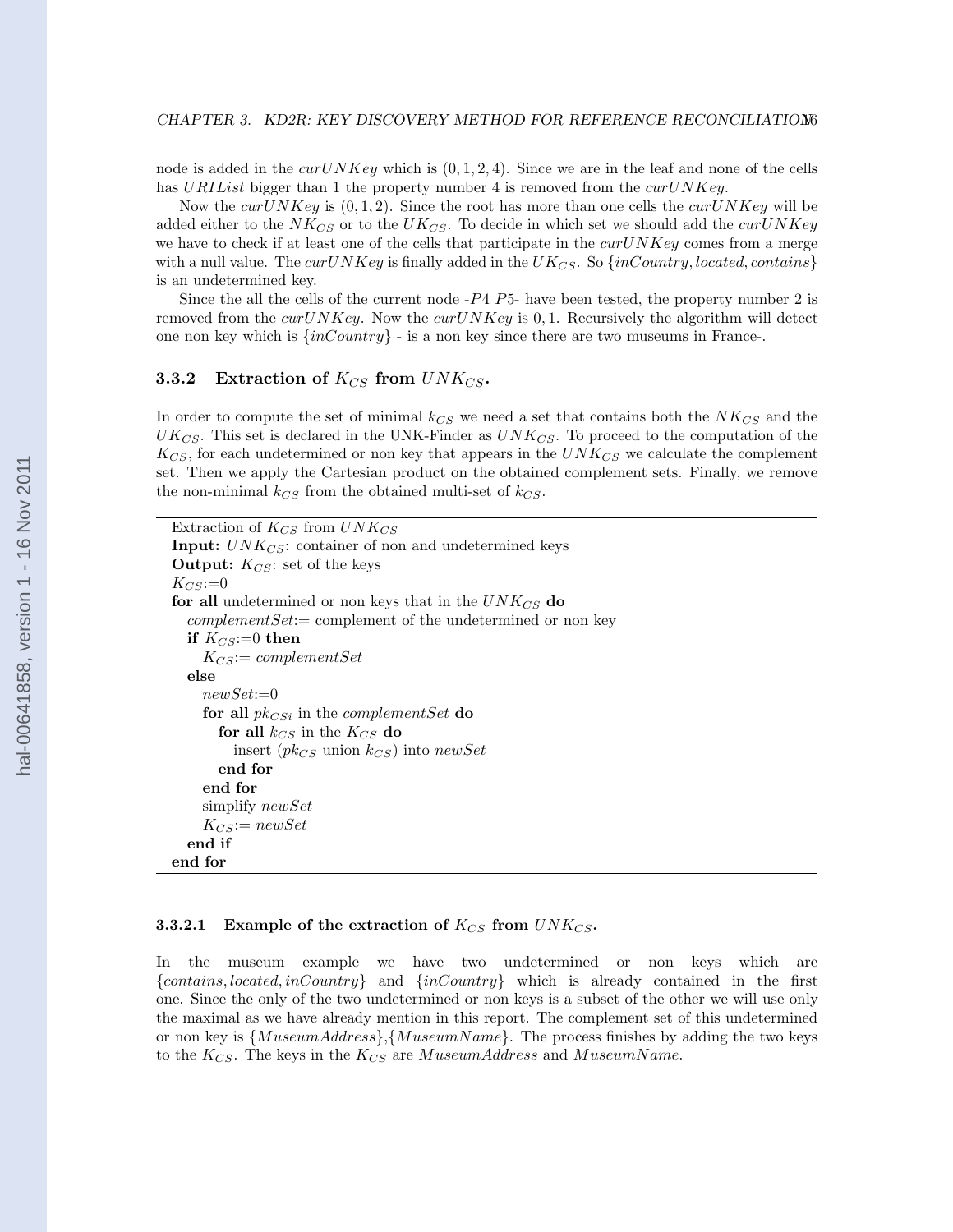#### <span id="page-21-0"></span>3.4 Complexity.

The calculations of the complexity of UNK-Finder and extraction of  $K_{CS}$  from  $UNK_{CS}$  is based on  $[10]$ . In general we know that retrieving minimal composite keys is a NP-complete problem  $[5]$ . To compute the complexity we make the same assumptions as in [\[10\]](#page-27-0):

- 1. Each attribute appears in a data set with frequency that follows the Zipfian distribution  $^{\mathrm{2}}$ with parameter q, so that the frequency of the ith most frequent value is proportional to  $i^{-q}$ .
- 2. Our data do not have correlations even if in the real world this may happen very often.These correlations would have improved the complexity if the had been taken into account.

Under these assumptions the time complexity of UNK-Finder and extraction of  $K_{CS}$  from  $UNK_{CS}$  for one file and only one class is:

$$
C_{e}nt = O(s * d * T^{1 + \frac{(1+q)}{\log_d C}} + s^2)
$$

where s is the number of mutually non keys and undetermined keys, d is the number of attributes,  $C$  is the average cardinality (number of distinct values) of the attributes, and  $T$  is the number of entities. The term  $s^2$  expresses the cost of computing the  $K_{CS}$  from the  $UNK_{CS}$  and uses the fact that the number of keys is  $O(s)$ . The complexity of KD2R is:  $C = C<sub>e</sub>nt * K * F + K * z<sup>2</sup>$ 

where K is the number of entities in a file, F the number of files we have and z the maximal number of keys found in one file. Even if all the assumptions we make do not always hold the performance of KD2R is clearly superior than the exponential time and the polynomial space requirements of the brute-force approach.

 $2Z$ ipf's law states that given some corpus of natural language utterances, the frequency of any word is inversely proportional to its rank in the frequency table. Thus the most frequent word will occur approximately twice as often as the second most frequent word, three times as often as the third most frequent word, etc.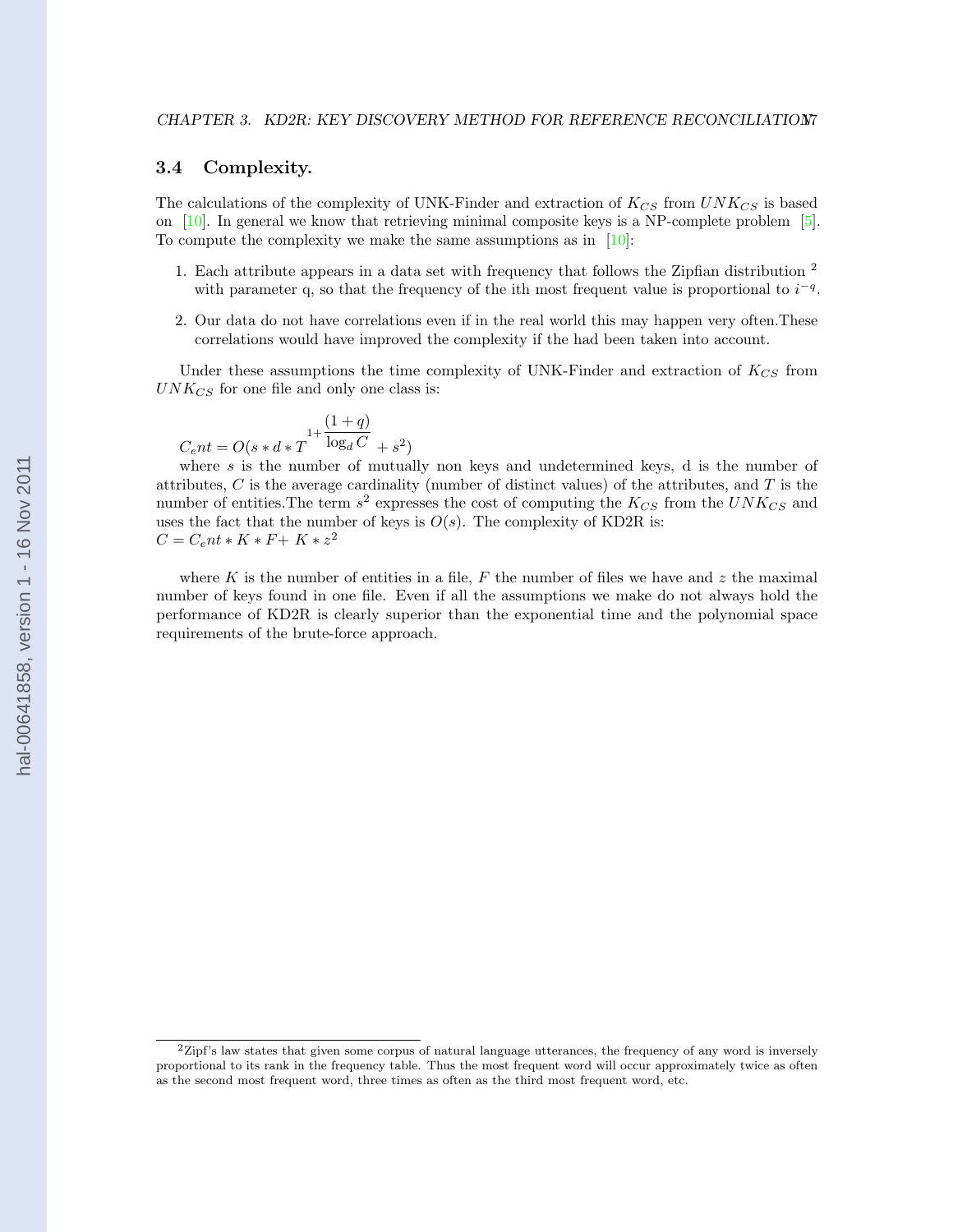

# First experiments

<span id="page-22-0"></span>We have implemented and tested our method on two datasets that have been used in the Ontology Alignment Evaluation Initiative (OAEI, <http://oaei.ontologymatching.org/2010/>). UNA is declared for each RDF file of the two datasets. Since the two ontologies have been enriched by expert keys, we have compared our results to the set of these existing keys.

#### 4.1 Datasets description.

The first dataset D1 describes 1729 instances (classes Restaurant and Address) as it is illustrated in 4.2. In the provided Ontology, Restaurants are described using the following properties: name, phoneNumber, hasCategory, hasAddress. Addresses are described using: street, city, Inverse(hasAddress) (4.1). The first RDF file f1 describes 113 Address instances and 113 Restaurant instances. The second RDF file f2 describes 641 Restaurant instances and 752 Address instances.

The second dataset D2 consists of 3200 instances of *Person* and Address describing people as we can see in 4.2. In the ontology, a person is described by the following properties:  $givenName$ , state, surname, dateOfBirth, socSecurityId, phoneNumber, age and finally hasAddress. An Address is described by the properties: *street, houseNumber, postcode, isInSuburb* and finally  $inverse(hasAddress)(4.1)$ . The first and the second RDF files contain each of them 500 instances of the class Person and 500 instances of Address. The third file contains 600 Person instances and 600 Address instances.

| Datasets              | <b>Classes</b> | Property Set                                |  |
|-----------------------|----------------|---------------------------------------------|--|
| Restaurants (2 files) | Restaurant     | name, phoneNumber, hasCategory, hasAddress  |  |
|                       | <i>Address</i> | street, city, Inverse(hasAddress)           |  |
| Person (3 files)      | Person         | givenName, state, surname, dataOfBirth,     |  |
|                       |                | socSecurityId, phoneNumber, age, hasAddress |  |
|                       | Address        | street, houseNumber, postcode, isInsuburb   |  |

Table 4.1: Experiments table 1

Table 4.2: Experiments table 2

| Datasets    | RDF Files       | instances |
|-------------|-----------------|-----------|
| Restaurants | Restaurant1.rdf | 339       |
| Dataset     | Restaurant2.rdf | 1390      |
| Person      | Person11.rdf    | 1000      |
| Dataset     | Person12.rdf    | 1000      |
|             | Person21.rdf    | 1200      |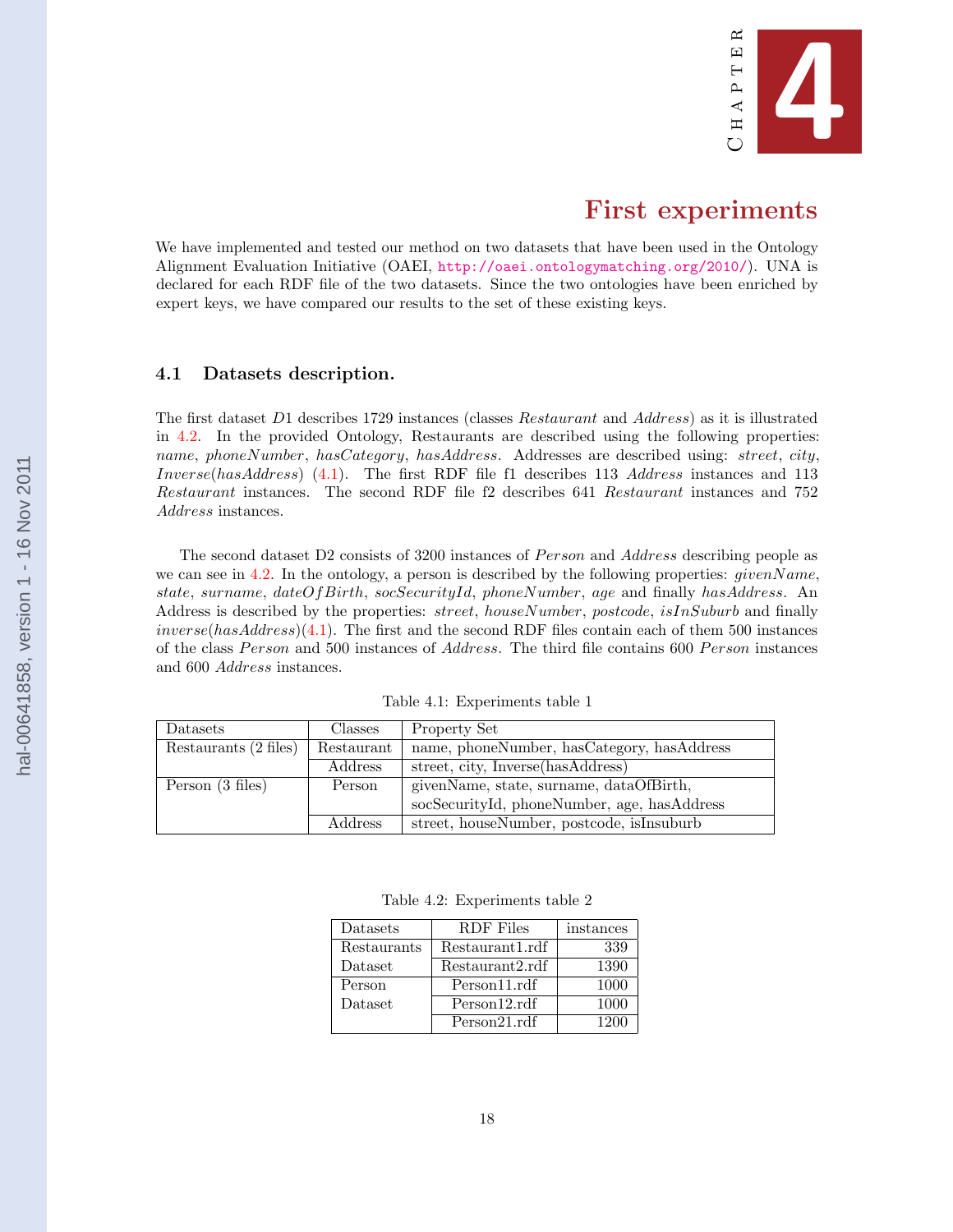### <span id="page-23-0"></span>4.2 Obtained results

To examine the results of our method we compared the KD2R keys with the keys given by an expert. 10% of found keys are equal to the expert keys and 10% are bigger (i.e., contain more properties). The first case is the best we can come up with since our results agree with the expert ones. The second case arises when an expert makes a mistake and declares as keys properties that are not in fact real keys. This means that we detect erroneous keys given by an expert. For instance, the expert has declared that phoneNumber is a key. We are sure that the expert has made a mistake since in our data we can find two different restaurants with the same phone number (managed by the same organization). These two cases (20% of our found keys) represent the definite minimal keys that we extract using the given datasets. Another 20% of KD2R keys are keys that are smaller compared to the expert keys. It is possible to face this case when the given data are not sufficient to find more specific keys. Finally the 60% of the found keys are keys that are not declared by the expert. For example we find that *Inverse(hasAddress)* can be a key for the address, a property that the expert did not take into account and seems to be relevant (a museum has only one address).

Thus, KD2R may find keys that are not specific enough (the more the data are numerous the more the discovered keys are accurate). However, this method can also find keys that are equal to the expert ones or keys which are missed by the expert.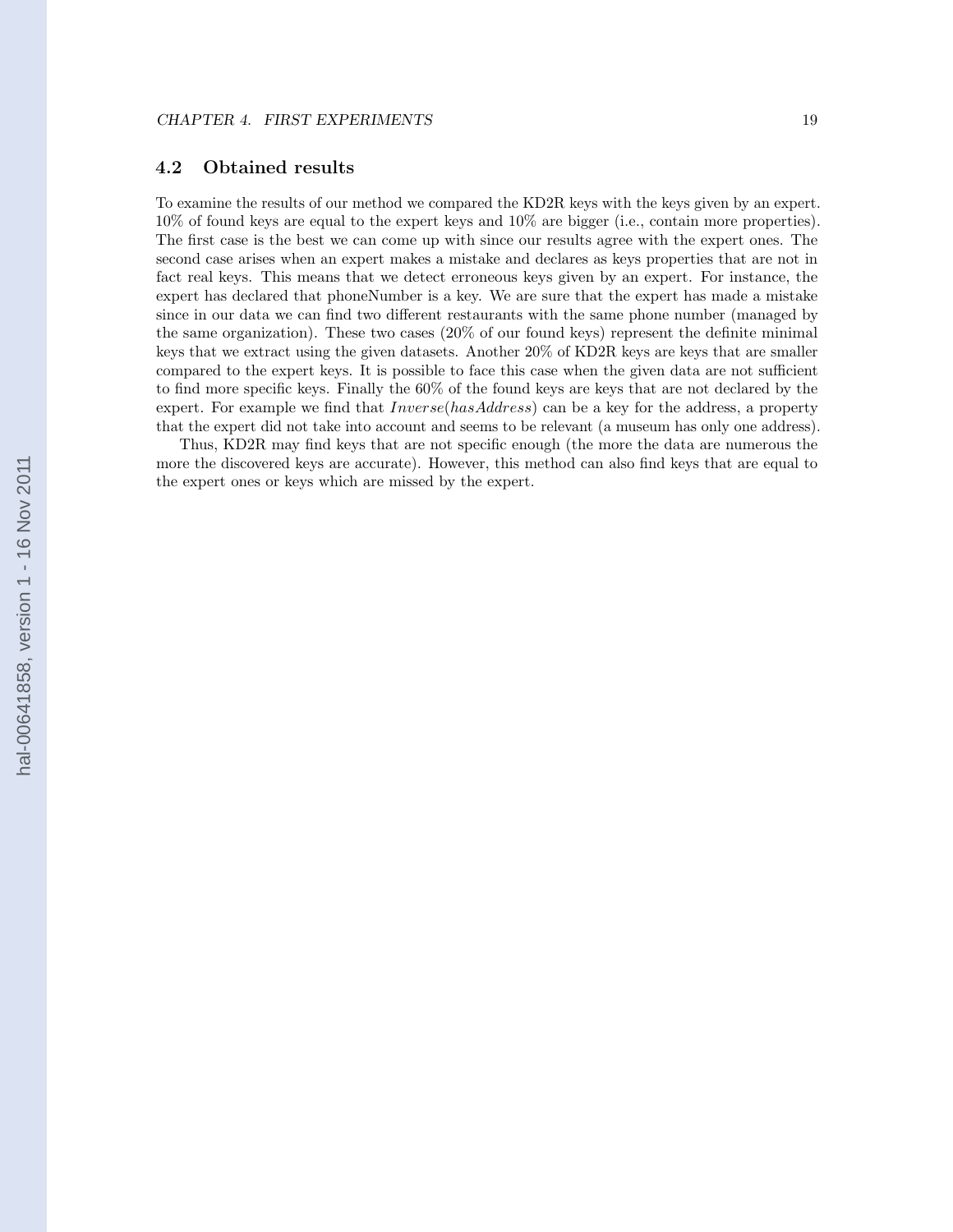

## Related works

<span id="page-24-0"></span>The reference reconciliation problem consists on whether different references refer to the same real world entity. Many approaches (see  $[4]$  or  $[12]$  for a survey) try to reconcile data. Recent global approaches exploit the existing dependencies between reference reconciliation decisions [\[9,](#page-27-0) [3,](#page-27-0) [1\]](#page-27-0). In such approaches, the reconciliation of one reference pair may entail the reconciliation of another reference pair. A knowledge based approach is an approach in which an expert is required to declare knowledge that will be used by the reference reconciliation system [\[7,](#page-27-0) [3\]](#page-27-0). Some approaches such as [\[7\]](#page-27-0) use reconciliation rules that are given by an expert, while other approaches such as [\[9\]](#page-27-0) use the (inverse) functional properties (or the keys) that are declared in the ontology. Nevertheless, when the ontology represents many concepts and when data are numerous, such keys are not easy to model for the ontology expert.

The problems of key discovery in OWL ontologies and key discovery or Functional Dependency discovery in relational databases are very similar. In the relational context, key discovery is a sub-problem of extracting functional dependencies (FDs) from the data. [\[11\]](#page-27-0) proposes a way of retrieving probabilistic FDs from a set of data sources. Two strategies have been proposed: the first one merges the data before discovering FDs while the second one merges the FDs obtained from each data source. These probabilistic FDs are used to identify data sources that do not conform to the FDs that are found. Also, since the sources that are united are not always described using the same schema, the new mediated schema that is created can be normalized using these probabilistic FDs. This paper focuses on the problem of finding probabilistic FDs with only a single attribute in each side.In order to find the FDs, TANE  $[6]$  partitions the tuples into groups based on their attribute values. The goal is to find approximate functional dependencies: functional dependencies that almost hold. In the context of Open Linked Data, [\[8\]](#page-27-0) have proposed a supervised approach to learn functional dependencies on a set of reconciled data.

There are a lot of works that deal with the discovery of FDs in relational databases, however only a few of them focus on the specific problem of retrieving keys. The Gordian method [\[10\]](#page-27-0) allows discovering composite keys in relational databases. In order to avoid to checking all the possible combinations of candidate keys, the method proposes the discovery of the non-keys in a dataset and then using them to find the keys. In this method a prefix tree is built and explored (using a merge step) in order to find the maximal non keys. To optimize the tree exploration, they exploit the anti-monotone property of a non key. Nevertheless, it is assumed that the data are completely described (without null values). Furthermore, multivalued attributes are not taken into account.

The approach we propose allows dealing with incomplete data that are described using possibly multivalued properties. Furthermore, since the approach is proposed for RDF resources conform with a OWL2 ontology, KD2R exploits the subsumption relation that may exist between classes. KD2R aims to find keys that are exact wrt a set of data set and a given class and do not aims to find probabilistic keys.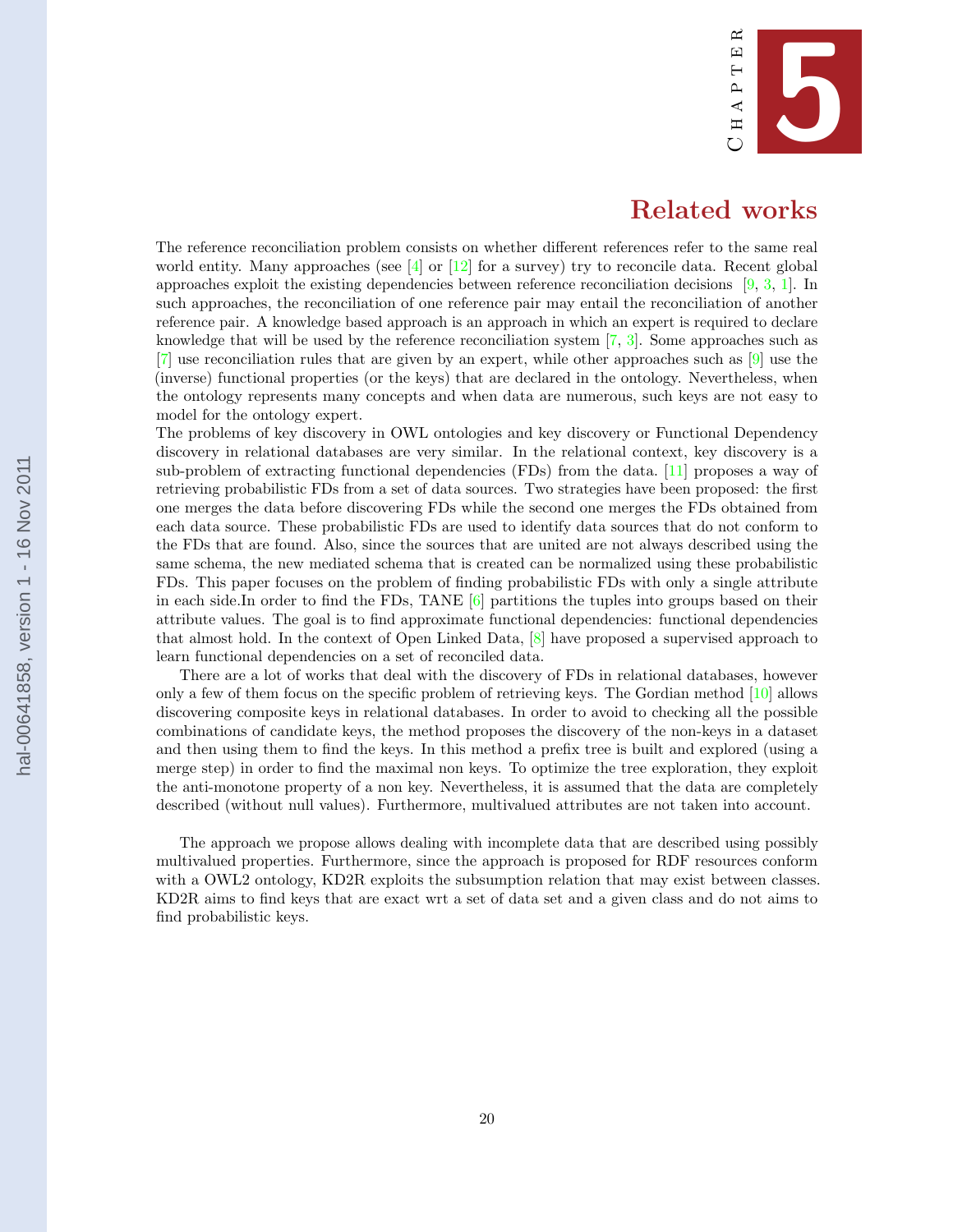

# Conclusions and Future work

<span id="page-25-0"></span>In this paper, we have described the method KD2R which aims to discover keys in RDF data in order to use them in a reconciliation method. These data conform to the same ontology and are described in RDF files for which the UNA is fulfilled. The approach can also be used to help an expert to define or enrich a set of keys. KD2R takes into account the properties that the RDF data sets may have : incompleteness and multi-valuation. Since the data may be numerous, the method discovers maximal non keys and undetermined keys that are used to compute keys and merge them if keys are discovered using different datasets. Furthermore, the approach exploits key inheritance due to subsumption relations between classes to prune the key search for a given class. The first experiments have been conducted on two datasets exploited in the OAEI evaluation initiative. We have compared the retrieved keys with keys given by an expert. Some of the found keys are less specific than the expert ones but errors of the expert can also be detected.

We plan to test our approach on bigger datasets. It will be then interesting to compare the reconciliation results, using LN2R, when KD2R key constraints are considered, with the results that are obtained without using keys. We also plan to test our approach on more heterogeneous data. We aim at extending our method in order to be able to work when the UNA is not fulfilled. Indeed the syntactic variations can affect the key discovery process. If similarity measures or lexical resources are used, the key discovery method has to take into account the similarity scores.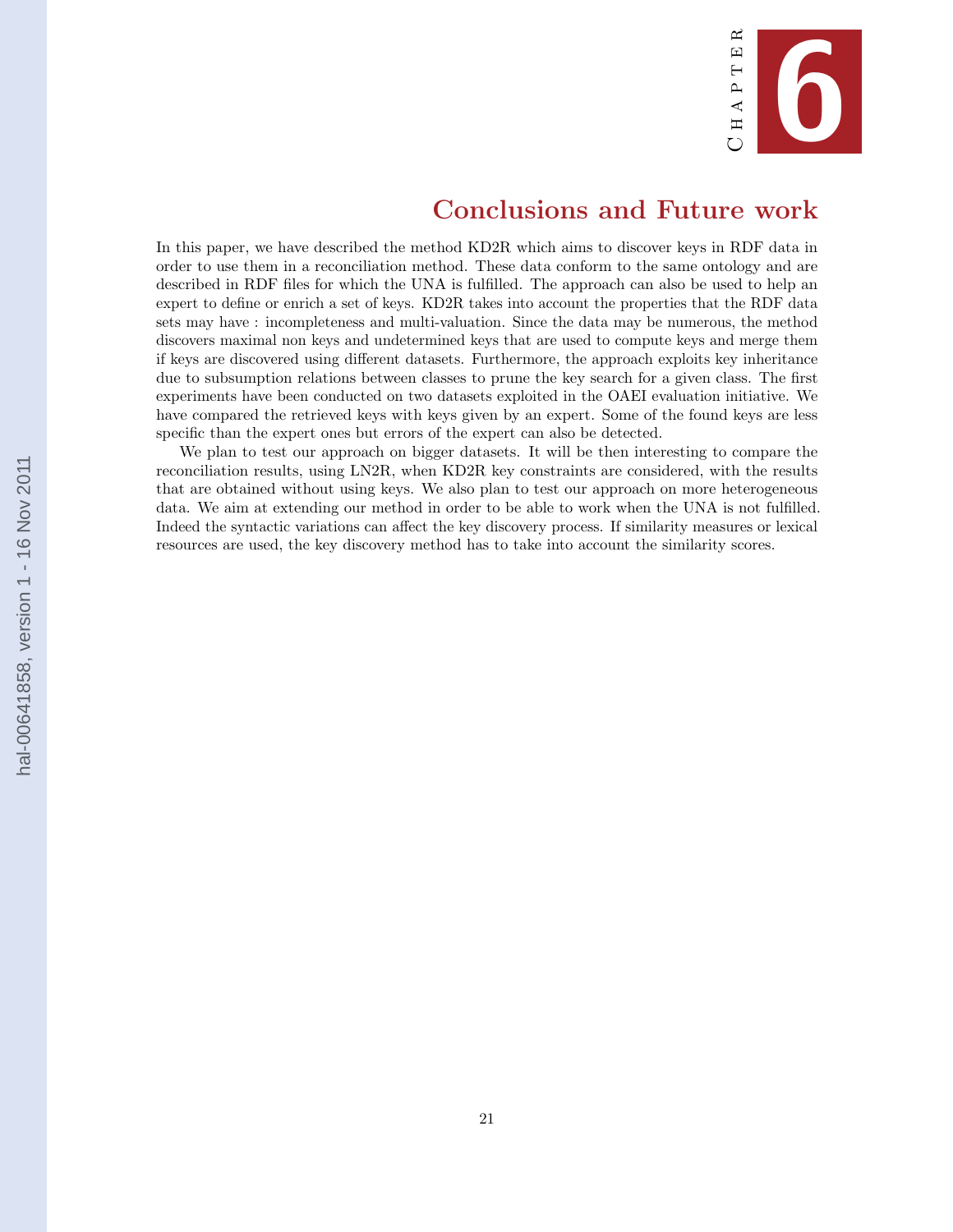## Acknowledgements

First of all I would like to thank my supervisors, Nathalie Pernelle and Fatiha Saïs for giving me the opportunity to work with them and to be a part of the IASI/Leo team. The last 6 months of my life I have been more productive than ever in my whole life, and their behaviour played an important role in that. Without their support and guidance my master thesis would not be the same. They also motivated me to continue my studies and become a phD student.

I would also like to thank them for trusting me and for treating me in such a great way. They will always be the best professors I have ever worked with.

To continue I would like to thank the IASI/Leo team for supporting me and for making me feel as a part of the team from the first time. Being a part of a great team gave me inspiration and courage to overcome all the difficulties that I may have been through.

I would like to thank also the University of Crete which gave me the opportunity to be a part of it through the Greek-French Postgraduate Program. More specifically I would like to thank all my professors in the University of Crete for the support and for the great things that they have learned me the last two years.

I would like also to thank my professor Kostas Margaritis, in the University of Macedonia, for being such a great professor and for his support. I would always remember the great advises he gave to me, and the fact that I can always count on his help.

Moreover I would like to thank many people from Greece and France for being there for me and for supporting me through my master. More specifically I would like to thank Stamatis, Georgia, Mary, Vicky and Sofia for helping me and for being by my sight.

Special thanks to Nelly Vouzoukidou, the person that helped me more than anyone else, and who believed in me more than I did.

Last but not least. I would like to thank my family for being always by my sight and especially my mother who is the person that is always there to listen to all my crazy thoughts. I dedicate this work in my family and more specifically in my mother Zina, my father Kostas, my sister Eleni and my brother Hraklis.

H εργασία αυτή είναι αφιερωμένη στην οιχογένεια μου, τον πατέρα μου Κώστα, την αδερφή μου Eλένη, τον αδερφό μου Ηραχλή χαι ειδιχά στην μητέρα μου Ζήνα, μιας χαι χωρίς αυτούς τίποτα δεν θα ήταν το ίδιο!